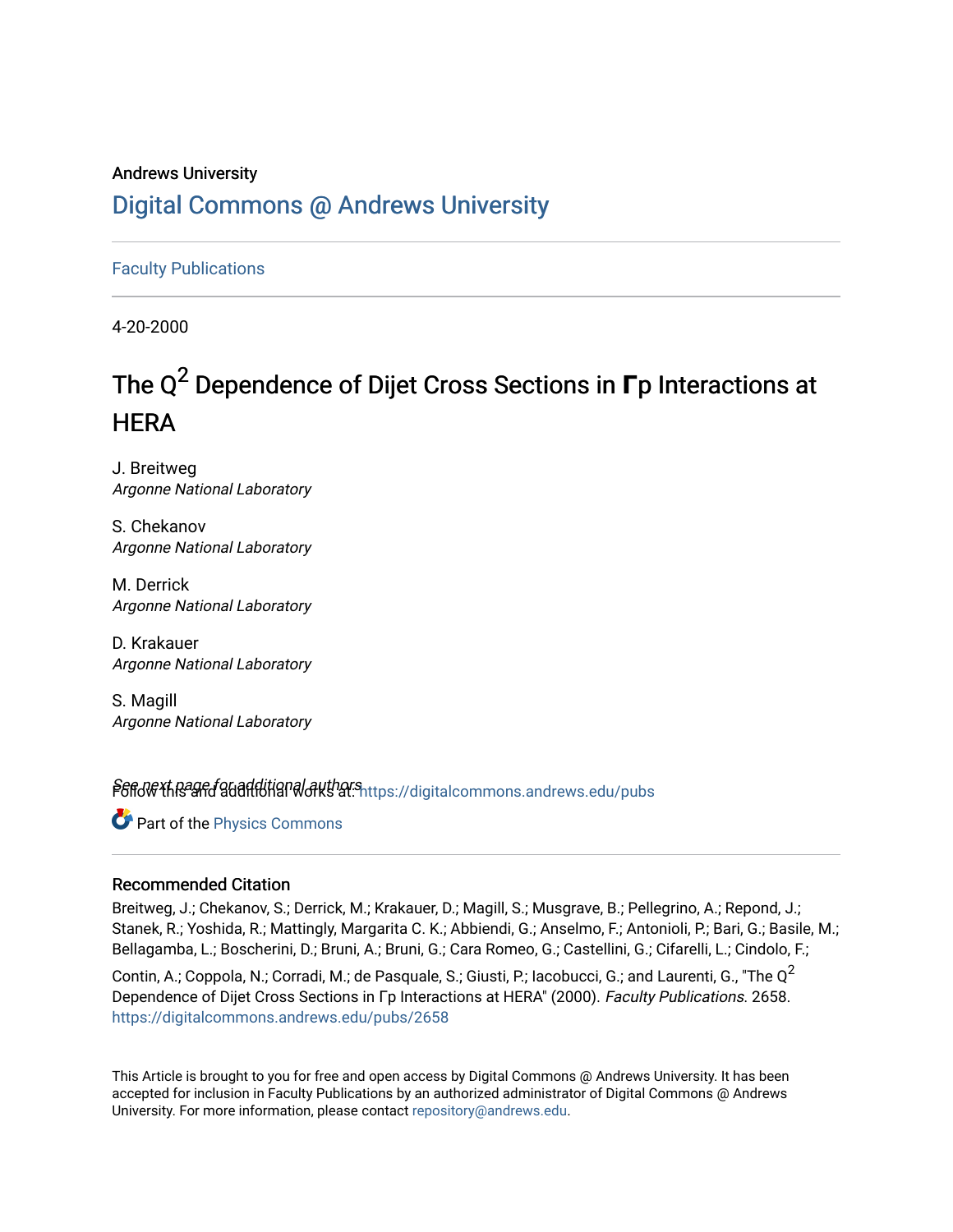#### Authors

J. Breitweg, S. Chekanov, M. Derrick, D. Krakauer, S. Magill, B. Musgrave, A. Pellegrino, J. Repond, R. Stanek, R. Yoshida, Margarita C. K. Mattingly, G. Abbiendi, F. Anselmo, P. Antonioli, G. Bari, M. Basile, L. Bellagamba, D. Boscherini, A. Bruni, G. Bruni, G. Cara Romeo, G. Castellini, L. Cifarelli, F. Cindolo, A. Contin, N. Coppola, M. Corradi, S. de Pasquale, P. Giusti, G. Iacobucci, and G. Laurenti

This article is available at Digital Commons @ Andrews University:<https://digitalcommons.andrews.edu/pubs/2658>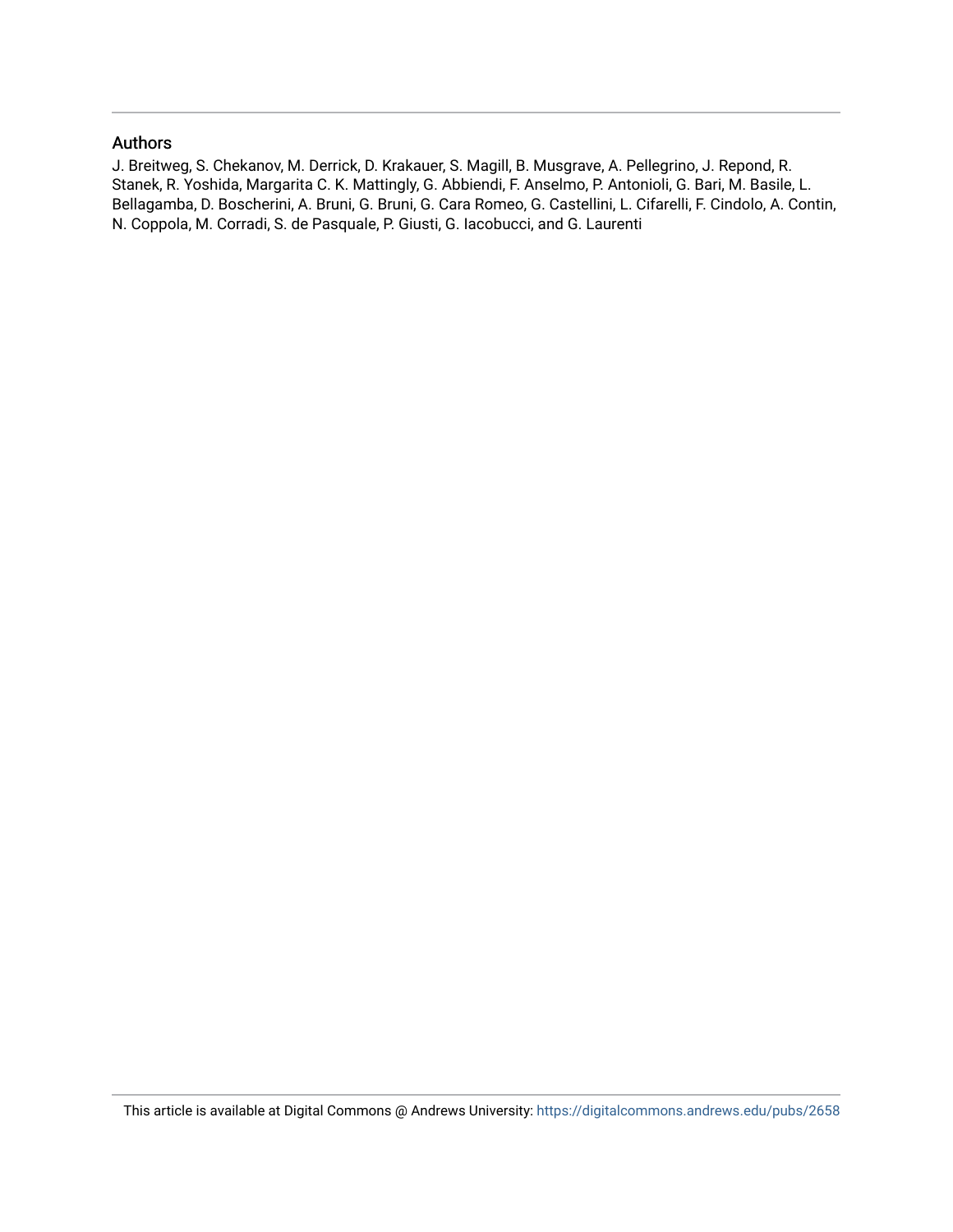February 2000

# The  $Q^2$  Dependence of Dijet Cross Sections in  $\gamma p$ Interactions at HERA

ZEUS Collaboration

#### Abstract

The dependence of the photon structure on the photon virtuality,  $Q^2$ , is studied by measuring the reaction  $e^+p \to e^+ + \text{jet} + \text{jet} + X$  at photon-proton centre-of-mass energies  $134 < W < 223$  GeV. Events have been selected in the  $Q^2$  ranges  $\approx 0$  GeV<sup>2</sup>, 0.1-0.55 GeV<sup>2</sup>, and 1.5-4.5 GeV<sup>2</sup>, having two jets with transverse energy  $E_T^{jet} > 5.5$ GeV in the final state. The dijet cross section has been measured as a function of the fractional momentum of the photon participating in the hard process,  $x_{\gamma}^{\text{OBS}}$ . The ratio of the dijet cross section with  $x_{\gamma}^{\text{OBS}} < 0.75$  to that with  $x_{\gamma}^{\text{OBS}} > 0.75$  decreases as  $Q^2$  increases. The data are compared with the predictions of NLO pQCD and leading-order Monte Carlo programs using various parton distribution functions of the photon. The measurements can be interpreted in terms of a resolved photon component that falls with  $Q^2$  but remains present at values of  $Q^2$  up to 4.5 GeV<sup>2</sup>. However, none of the models considered gives a good description of the data.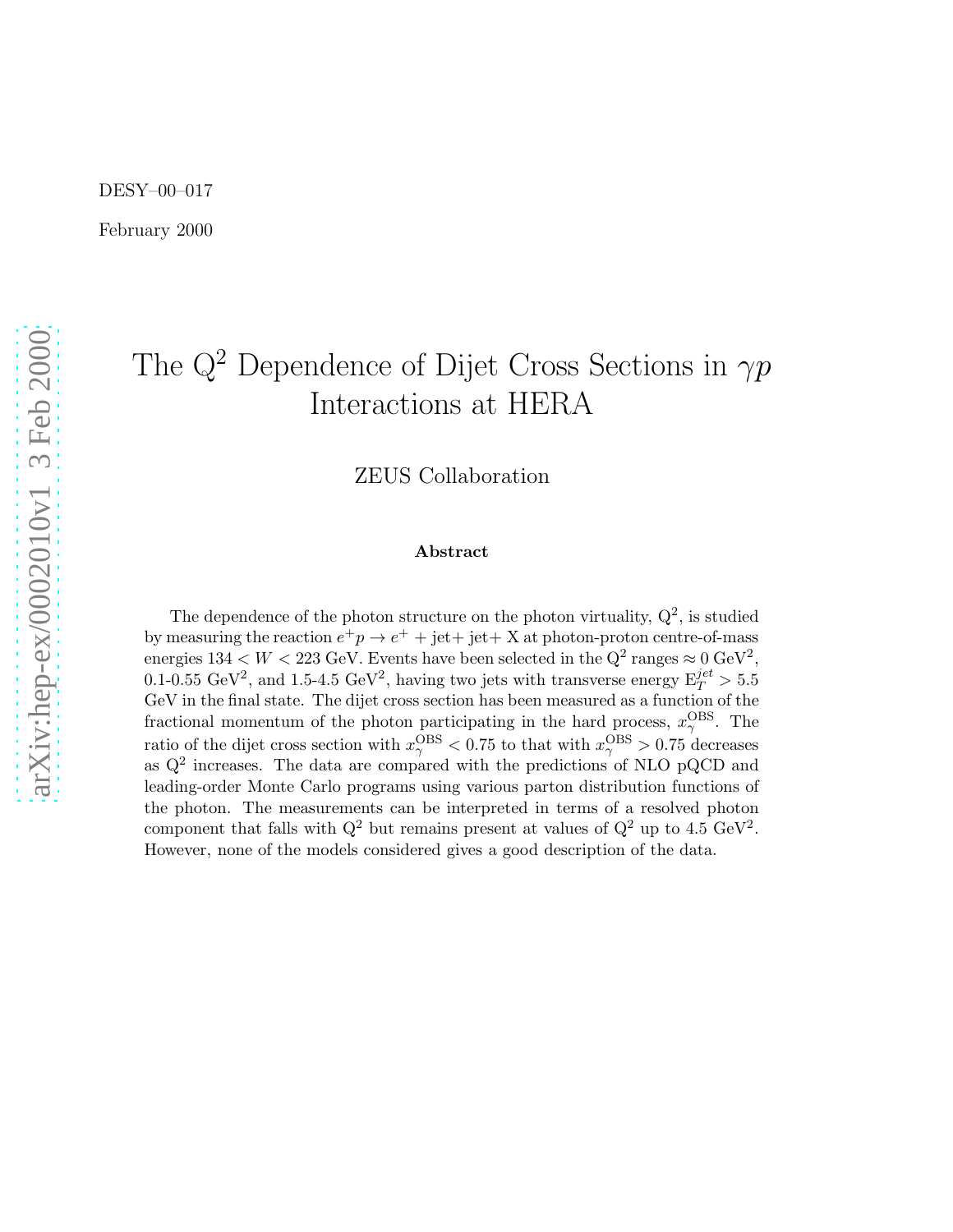#### The ZEUS Collaboration

J. Breitweg, S. Chekanov, M. Derrick, D. Krakauer, S. Magill, B. Musgrave, A. Pellegrino, J. Repond, R. Stanek, R. Yoshida Argonne National Laboratory, Argonne, IL, USA <sup>p</sup>

M.C.K. Mattingly Andrews University, Berrien Springs, MI, USA

G. Abbiendi, F. Anselmo, P. Antonioli, G. Bari, M. Basile, L. Bellagamba, D. Boscherini<sup>1</sup>, A. Bruni, G. Bruni, G. Cara Romeo, G. Castellini<sup>2</sup>, L. Cifarelli<sup>3</sup>, F. Cindolo, A. Contin, N. Coppola, M. Corradi, S. De Pasquale, P. Giusti, G. Iacobucci, G. Laurenti, G. Levi, A. Margotti, T. Massam, R. Nania, F. Palmonari, A. Pesci, A. Polini, G. Sartorelli, Y. Zamora Garcia<sup>4</sup>, A. Zichichi University and INFN Bologna, Bologna, Italy <sup>f</sup>

C. Amelung, A. Bornheim, I. Brock, K. Coböken, J. Crittenden, R. Deffner, H. Hartmann, K. Heinloth, E. Hilger, P. Irrgang, H.-P. Jakob, A. Kappes, U.F. Katz, R. Kerger, E. Paul, H. Schnurbusch, A. Stifutkin, J. Tandler, K.Ch. Voss, A. Weber, H. Wieber Physikalisches Institut der Universität Bonn, Bonn, Germany c

D.S. Bailey, O. Barret, N.H. Brook<sup>5</sup>, B. Foster<sup>6</sup>, G.P. Heath, H.F. Heath, J.D. McFall, D. Piccioni, E. Rodrigues, J. Scott, R.J. Tapper H.H. Wills Physics Laboratory, University of Bristol, Bristol, U.K. <sup>o</sup>

M. Capua, A. Mastroberardino, M. Schioppa, G. Susinno Calabria University, Physics Dept.and INFN, Cosenza, Italy f

H.Y. Jeoung, J.Y. Kim, J.H. Lee, I.T. Lim, K.J. Ma, M.Y. Pac<sup>7</sup> Chonnam National University, Kwangju, Korea <sup>h</sup>

A. Caldwell, W. Liu, X. Liu, B. Mellado, S. Paganis, R. Sacchi, S. Sampson, F. Sciulli Columbia University, Nevis Labs., Irvington on Hudson, N.Y., USA <sup>q</sup>

J. Chwastowski, A. Eskreys, J. Figiel, K. Klimek, K. Olkiewicz, K. Piotrzkowski<sup>8</sup>, M.B. Przybycień, P. Stopa, L. Zawiejski Inst. of Nuclear Physics, Cracow, Poland <sup>j</sup>

L. Adamczyk, B. Bednarek, K. Jeleń, D. Kisielewska, A.M. Kowal, T. Kowalski, M. Przybycień,

E. Rulikowska-Zarębska, L. Suszycki, D. Szuba

Faculty of Physics and Nuclear Techniques, Academy of Mining and Metallurgy, Cracow, Poland<sup>j</sup>

A. Kotański Jagellonian Univ., Dept. of Physics, Cracow, Poland  $^k$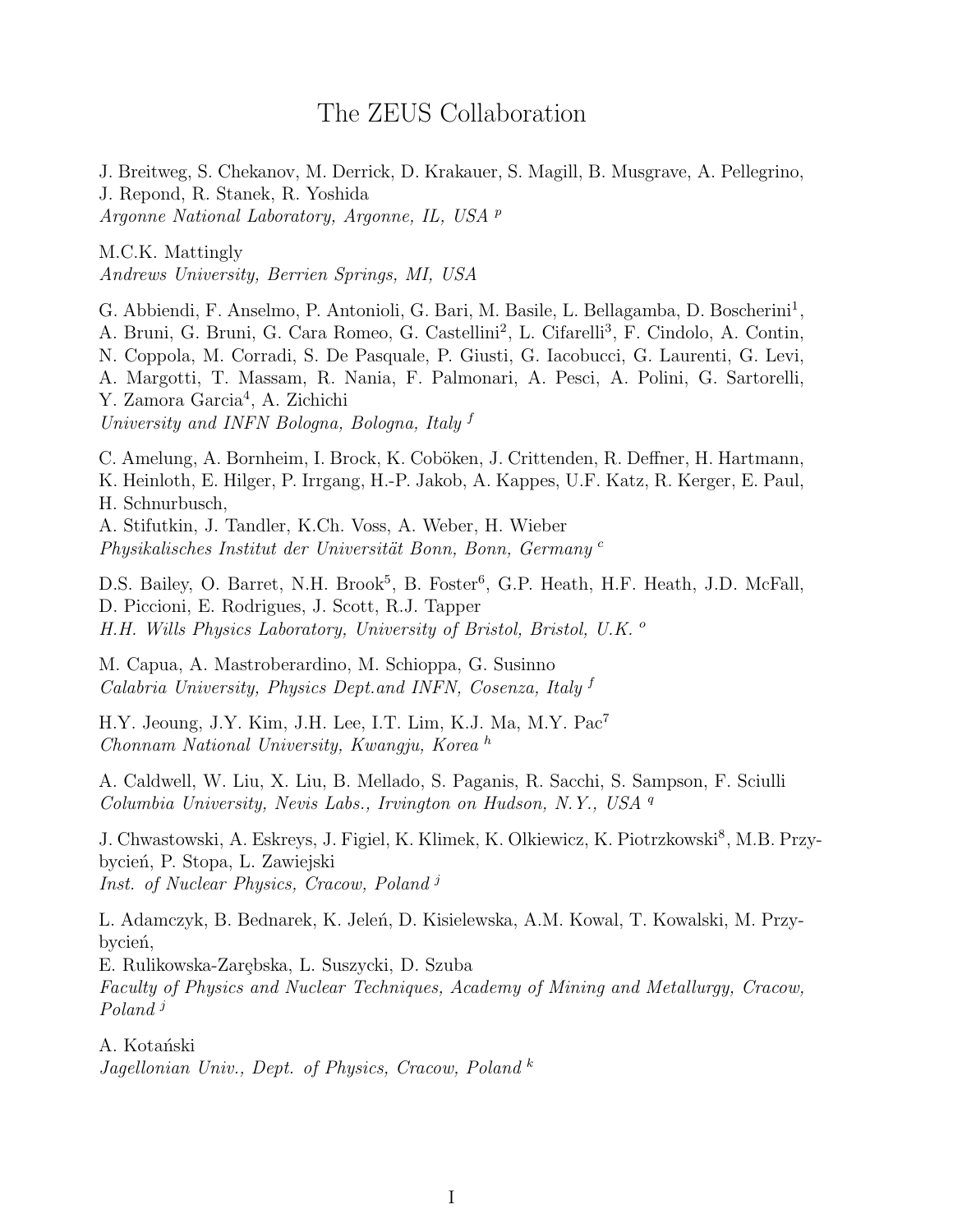L.A.T. Bauerdick, U. Behrens, J.K. Bienlein, C. Burgard<sup>9</sup>, K. Desler, G. Drews, A. Fox-Murphy, U. Fricke, F. Goebel, P. Göttlicher, R. Graciani, T. Haas, W. Hain, G.F. Hartner, D. Hasell<sup>10</sup>, K. Hebbel, K.F. Johnson<sup>11</sup>, M. Kasemann<sup>12</sup>, W. Koch, U. Kötz, H. Kowalski, L. Lindemann<sup>13</sup>, B. Löhr, M. Martínez, M. Milite, T. Monteiro<sup>8</sup>, M. Moritz, D. Notz, F. Pelucchi, M.C. Petrucci, M. Rohde, P.R.B. Saull, A.A. Savin, U. Schneekloth, F. Selonke, M. Sievers, S. Stonjek, E. Tassi, G. Wolf, U. Wollmer, C. Youngman, W. Zeuner Deutsches Elektronen-Synchrotron DESY, Hamburg, Germany

C. Coldewey, H.J. Grabosch, A. Lopez-Duran Viani, A. Meyer, S. Schlenstedt, P.B. Straub DESY Zeuthen, Zeuthen, Germany

G. Barbagli, E. Gallo, P. Pelfer University and INFN, Florence, Italy  $f$ 

G. Maccarrone, L. Votano INFN, Laboratori Nazionali di Frascati, Frascati, Italy <sup>f</sup>

A. Bamberger, A. Benen, S. Eisenhardt<sup>14</sup>, P. Markun, H. Raach, S. Wölfle Fakultät für Physik der Universität Freiburg i.Br., Freiburg i.Br., Germany c

P.J. Bussey, A.T. Doyle, S.W. Lee, N. Macdonald, G.J. McCance, D.H. Saxon, L.E. Sinclair,

I.O. Skillicorn, R. Waugh Dept. of Physics and Astronomy, University of Glasgow, Glasgow, U.K.  $^{\circ}$ 

I. Bohnet, N. Gendner, U. Holm, A. Meyer-Larsen, H. Salehi, K. Wick Hamburg University, I. Institute of Exp. Physics, Hamburg, Germany <sup>c</sup>

D. Dannheim, A. Garfagnini, I. Gialas<sup>15</sup>, L.K. Gladilin<sup>16</sup>, D. Kçira<sup>17</sup>, R. Klanner, E. Lohrmann, G. Poelz, F. Zetsche Hamburg University, II. Institute of Exp. Physics, Hamburg, Germany <sup>c</sup>

R. Goncalo, K.R. Long, D.B. Miller, A.D. Tapper, R. Walker Imperial College London, High Energy Nuclear Physics Group, London, U.K. <sup>o</sup>

U. Mallik University of Iowa, Physics and Astronomy Dept., Iowa City, USA <sup>p</sup>

P. Cloth, D. Filges Forschungszentrum Jülich, Institut für Kernphysik, Jülich, Germany

T. Ishii, M. Kuze, K. Nagano, K. Tokushuku<sup>18</sup>, S. Yamada, Y. Yamazaki Institute of Particle and Nuclear Studies, KEK, Tsukuba, Japan <sup>g</sup>

S.H. Ahn, S.H. An, S.J. Hong, S.B. Lee, S.W. Nam<sup>19</sup>, S.K. Park Korea University, Seoul, Korea <sup>h</sup>

H. Lim, I.H. Park, D. Son Kyungpook National University, Taegu, Korea <sup>h</sup>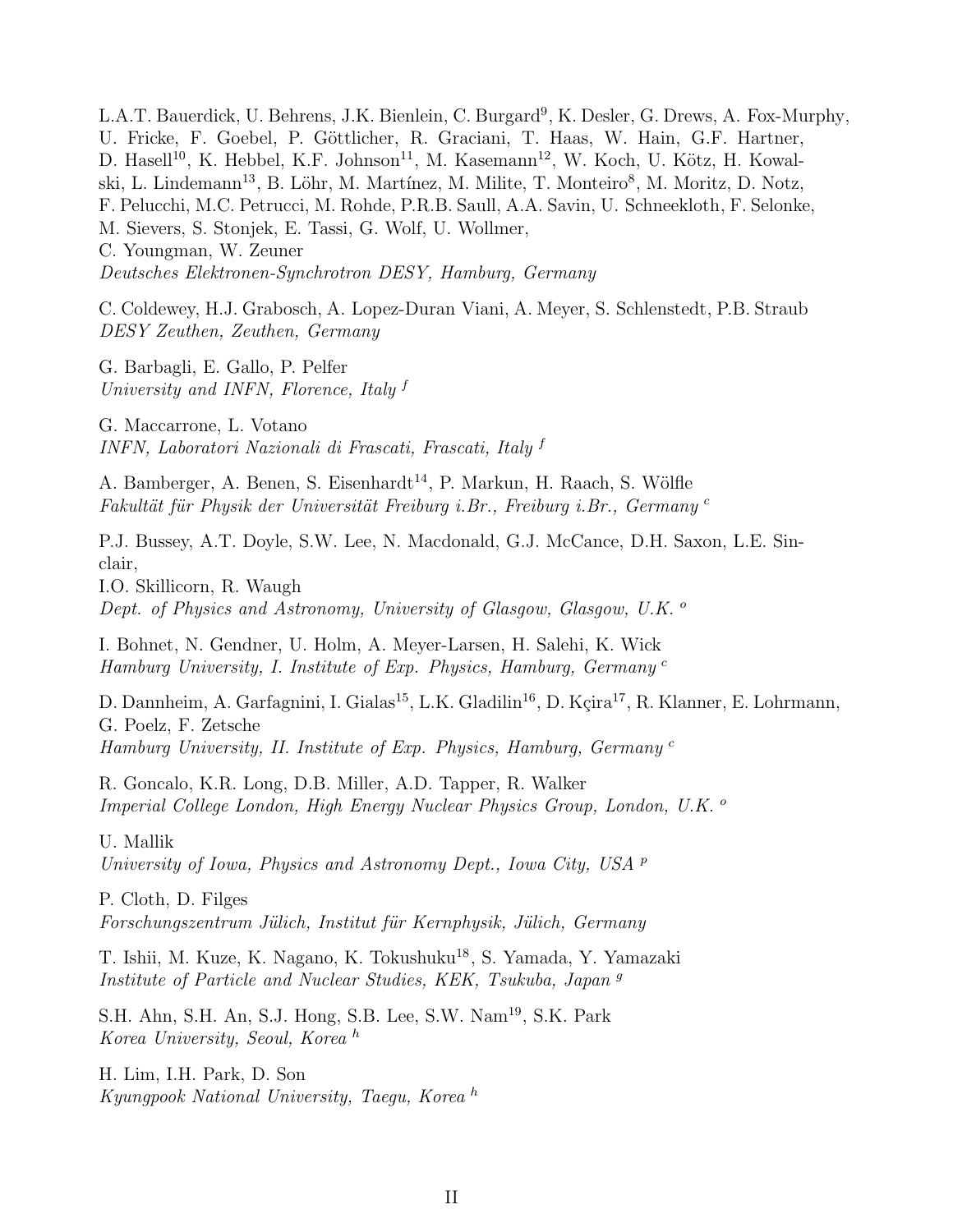F. Barreiro, G. García, C. Glasman<sup>20</sup>, O. Gonzalez, L. Labarga, J. del Peso, I. Redondo<sup>21</sup>, J. Terrón Univer. Autónoma Madrid, Depto de Física Teórica, Madrid, Spain  $<sup>n</sup>$ </sup>

M. Barbi, F. Corriveau, D.S. Hanna, A. Ochs, S. Padhi, M. Riveline, D.G. Stairs, M. Wing  $McGill$  University, Dept. of Physics, Montréal, Québec, Canada<sup>a</sup>, <sup>b</sup>

T. Tsurugai

Meiji Gakuin University, Faculty of General Education, Yokohama, Japan

V. Bashkirov<sup>22</sup>, B.A. Dolgoshein Moscow Engineering Physics Institute, Moscow, Russia <sup>l</sup>

R.K. Dementiev, P.F. Ermolov, Yu.A. Golubkov, I.I. Katkov, L.A. Khein, N.A. Korotkova, I.A. Korzhavina, V.A. Kuzmin, O.Yu. Lukina, A.S. Proskuryakov, L.M. Shcheglova, A.N. Solomin, N.N. Vlasov, S.A. Zotkin Moscow State University, Institute of Nuclear Physics, Moscow, Russia <sup>m</sup>

C. Bokel, M. Botje, N. Brümmer, J. Engelen, S. Grijpink, E. Koffeman, P. Kooijman, S. Schagen, A. van Sighem, H. Tiecke, N. Tuning, J.J. Velthuis, J. Vossebeld, L. Wiggers, E. de Wolf

NIKHEF and University of Amsterdam, Amsterdam, Netherlands i

B. Bylsma, L.S. Durkin, J. Gilmore, C.M. Ginsburg, C.L. Kim, T.Y. Ling, P. Nylander<sup>23</sup> Ohio State University, Physics Department, Columbus, Ohio, USA <sup>p</sup>

S. Boogert, A.M. Cooper-Sarkar, R.C.E. Devenish, J. Große-Knetter<sup>24</sup>, T. Matsushita, O. Ruske, M.R. Sutton, R. Walczak

Department of Physics, University of Oxford, Oxford U.K.  $\circ$ 

A. Bertolin, R. Brugnera, R. Carlin, F. Dal Corso, U. Dosselli, S. Dusini, S. Limentani, M. Morandin, M. Posocco, L. Stanco, R. Stroili, C. Voci Dipartimento di Fisica dell' Università and INFN, Padova, Italy f

L. Iannotti<sup>25</sup>, B.Y. Oh, J.R. Okrasiński, W.S. Toothacker, J.J. Whitmore Pennsylvania State University, Dept. of Physics, University Park, PA, USA <sup>q</sup>

Y. Iga

Polytechnic University, Sagamihara, Japan<sup>9</sup>

G. D'Agostini, G. Marini, A. Nigro Dipartimento di Fisica, Univ. 'La Sapienza' and INFN, Rome, Italy  $f$ 

C. Cormack, J.C. Hart, N.A. McCubbin, T.P. Shah Rutherford Appleton Laboratory, Chilton, Didcot, Oxon, U.K. <sup>o</sup>

D. Epperson, C. Heusch, H.F.-W. Sadrozinski, A. Seiden, R. Wichmann, D.C. Williams University of California, Santa Cruz, CA, USA <sup>p</sup>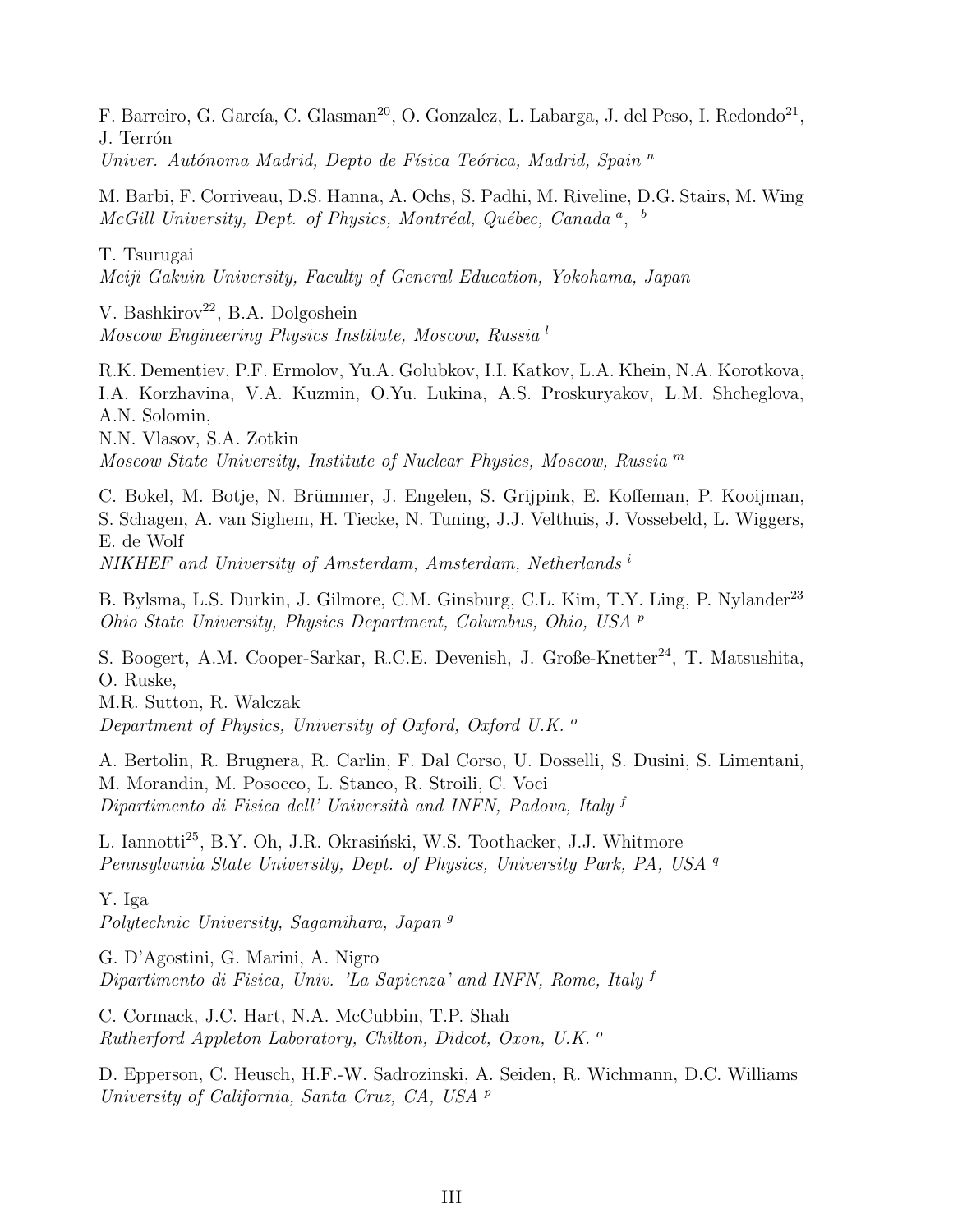N. Pavel Fachbereich Physik der Universität-Gesamthochschule Siegen, Germany<sup>c</sup>

H. Abramowicz<sup>26</sup>, S. Dagan<sup>27</sup>, S. Kananov<sup>27</sup>, A. Kreisel, A. Levy<sup>27</sup> Raymond and Beverly Sackler Faculty of Exact Sciences, School of Physics, Tel-Aviv University, Tel-Aviv, Israel<sup>e</sup>

T. Abe, T. Fusayasu, K. Umemori, T. Yamashita Department of Physics, University of Tokyo, Tokyo, Japan <sup>g</sup>

R. Hamatsu, T. Hirose, M. Inuzuka, S. Kitamura<sup>28</sup>, T. Nishimura Tokyo Metropolitan University, Dept. of Physics, Tokyo, Japan <sup>g</sup>

M. Arneodo<sup>29</sup>, N. Cartiglia, R. Cirio, M. Costa, M.I. Ferrero, S. Maselli, V. Monaco, C. Peroni, M. Ruspa, A. Solano, A. Staiano Università di Torino, Dipartimento di Fisica Sperimentale and INFN, Torino, Italy  $f$ 

M. Dardo II Faculty of Sciences, Torino University and INFN - Alessandria, Italy <sup>f</sup>

D.C. Bailey, C.-P. Fagerstroem, R. Galea, T. Koop, G.M. Levman, J.F. Martin, R.S. Orr, S. Polenz, A. Sabetfakhri, D. Simmons University of Toronto, Dept. of Physics, Toronto, Ont., Canada<sup>a</sup>

J.M. Butterworth, C.D. Catterall, M.E. Hayes, E.A. Heaphy, T.W. Jones, J.B. Lane, B.J. West University College London, Physics and Astronomy Dept., London, U.K. <sup>o</sup>

J. Ciborowski, R. Ciesielski, G. Grzelak, R.J. Nowak, J.M. Pawlak, R. Pawlak, B. Smalska, T. Tymieniecka, A.K. Wróblewski, J.A. Zakrzewski, A.F. Zarnecki Warsaw University, Institute of Experimental Physics, Warsaw, Poland<sup>j</sup>

M. Adamus, T. Gadaj Institute for Nuclear Studies, Warsaw, Poland<sup>j</sup>

O. Deppe, Y. Eisenberg<sup>27</sup>, D. Hochman, U. Karshon<sup>27</sup> Weizmann Institute, Department of Particle Physics, Rehovot, Israel<sup>d</sup>

W.F. Badgett, D. Chapin, R. Cross, C. Foudas, S. Mattingly, D.D. Reeder, W.H. Smith, A. Vaiciulis<sup>30</sup>, T. Wildschek, M. Wodarczyk University of Wisconsin, Dept. of Physics, Madison, WI, USA <sup>p</sup>

A. Deshpande, S. Dhawan, V.W. Hughes Yale University, Department of Physics, New Haven, CT, USA <sup>p</sup>

S. Bhadra, J.E. Cole, W.R. Frisken, R. Hall-Wilton, M. Khakzad, S. Menary, W.B. Schmidke York University, Dept. of Physics, Toronto, Ont., Canada<sup>a</sup>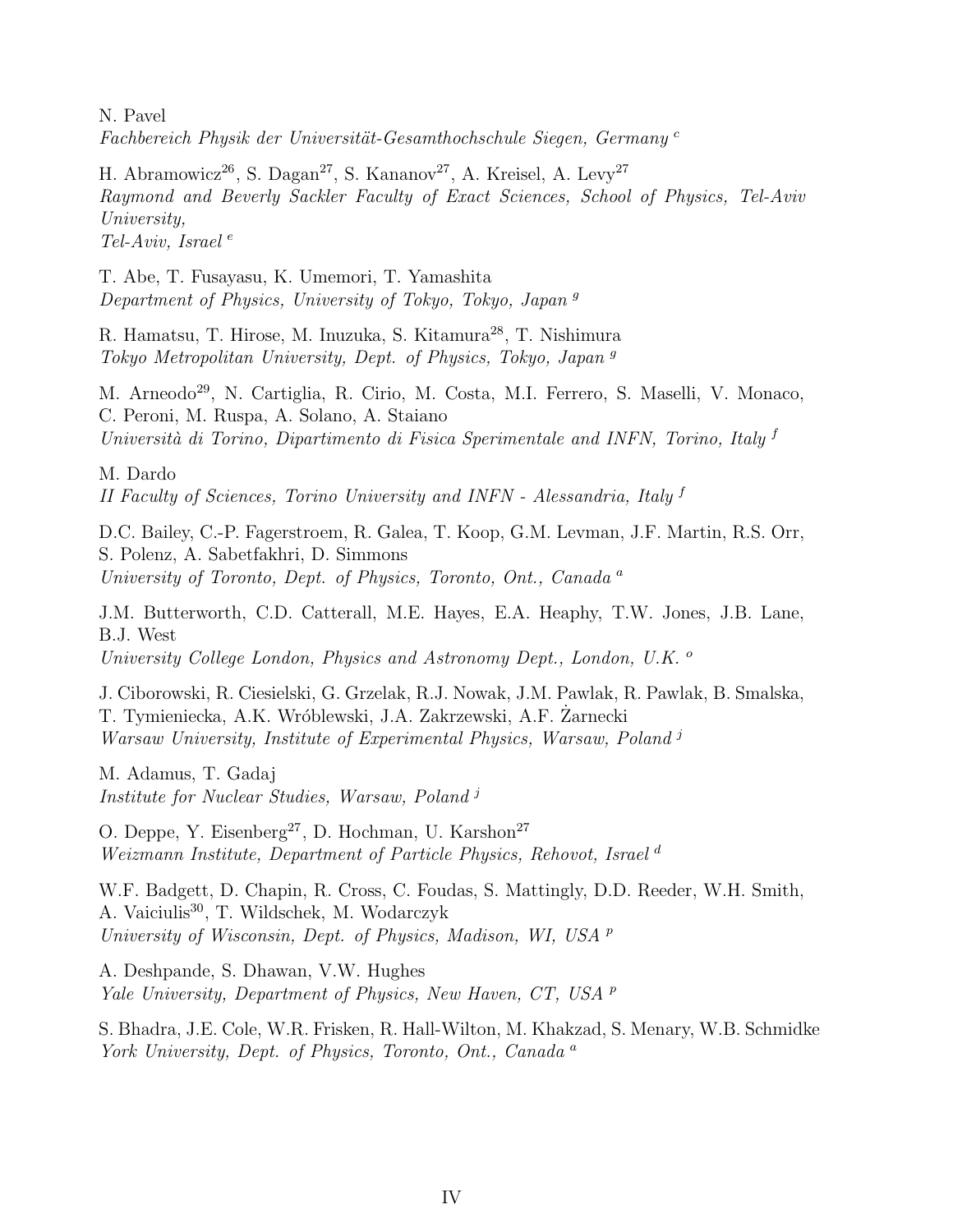- $^{\rm 1}$  now visiting scientist at DESY
- also at IROE Florence, Italy
- <sup>3</sup> now at Univ. of Salerno and INFN Napoli, Italy
- supported by Worldlab, Lausanne, Switzerland
- PPARC Advanced fellow
- also at University of Hamburg, Alexander von Humboldt Research Award
- now at Dongshin University, Naju, Korea
- now at CERN
- <sup>9</sup> now at Barclays Capital PLC, London
- now at Massachusetts Institute of Technology, Cambridge, MA, USA
- <sup>11</sup> visitor from Florida State University
- now at Fermilab, Batavia, IL, USA
- <sup>13</sup> now at SAP A.G., Walldorf, Germany
- now at University of Edinburgh, Edinburgh, U.K.
- <sup>15</sup> visitor of Univ. of Crete, Greece, partially supported by DAAD, Bonn Kz. A/98/16764
- on leave from MSU, supported by the GIF, contract I-0444-176.07/95
- <sup>17</sup> supported by DAAD, Bonn Kz.  $A/98/12712$
- also at University of Tokyo
- now at Wayne State University, Detroit
- supported by an EC fellowship number ERBFMBICT 972523
- supported by the Comunidad Autonoma de Madrid
- now at Loma Linda University, Loma Linda, CA, USA
- now at Hi Techniques, Inc., Madison, WI, USA
- <sup>24</sup> supported by the Feodor Lynen Program of the Alexander von Humboldt foundation
- partly supported by Tel Aviv University
- an Alexander von Humboldt Fellow at University of Hamburg
- supported by a MINERVA Fellowship
- <sup>28</sup> present address: Tokyo Metropolitan University of Health Sciences, Tokyo 116-8551, Japan
- <sup>29</sup> now also at Università del Piemonte Orientale, I-28100 Novara, Italy
- now at University of Rochester, Rochester, NY, USA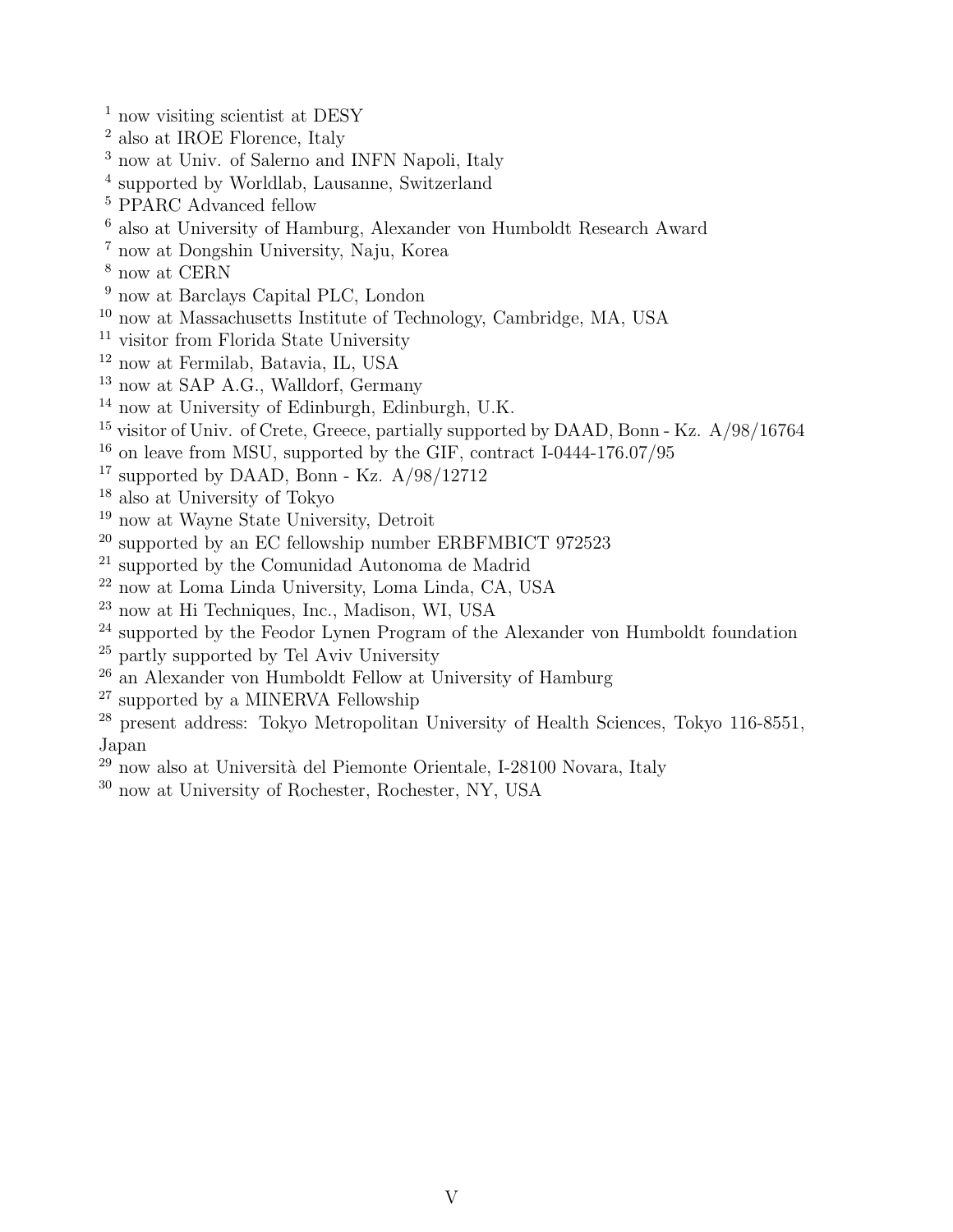- a supported by the Natural Sciences and Engineering Research Council of Canada (NSERC)
- b supported by the FCAR of Québec, Canada
- c supported by the German Federal Ministry for Education and Science, Research and Technology (BMBF), under contract numbers 057BN19P, 057FR19P, 057HH19P, 057HH29P, 057SI75I
- d supported by the MINERVA Gesellschaft für Forschung GmbH, the German Israeli Foundation, and by the Israel Ministry of Science
- e supported by the German-Israeli Foundation, the Israel Science Foundation, the U.S.-Israel Binational Science Foundation, and by the Israel Ministry of Science
- f supported by the Italian National Institute for Nuclear Physics (INFN)
- g supported by the Japanese Ministry of Education, Science and Culture (the Monbusho) and its grants for Scientific Research
- $h$ supported by the Korean Ministry of Education and Korea Science and Engineering Foundation
- i supported by the Netherlands Foundation for Research on Matter (FOM)
- $\int$ supported by the Polish State Committee for Scientific Research, grant No. 112/E-356/SPUB/DESY/P03/DZ 3/99, 620/E-77/SPUB/DESY/P-03/ DZ 1/99, 2P03B03216, 2P03B04616, 2P03B03517, and by the German Federal Ministry of Education and Science, Research and Technology (BMBF)
- k supported by the Polish State Committee for Scientific Research (grant No. 2P03B08614 and 2P03B06116)
- $l$  partially supported by the German Federal Ministry for Education and Science, Research and Technology (BMBF)
- $<sup>m</sup>$  supported by the Fund for Fundamental Research of Russian Ministry for</sup> Science and Education and by the German Federal Ministry for Education and Science, Research and Technology (BMBF)
- $\boldsymbol{n}$ supported by the Spanish Ministry of Education and Science through funds provided by CICYT
- o supported by the Particle Physics and Astronomy Research Council
- p supported by the US Department of Energy
- $\boldsymbol{q}$ supported by the US National Science Foundation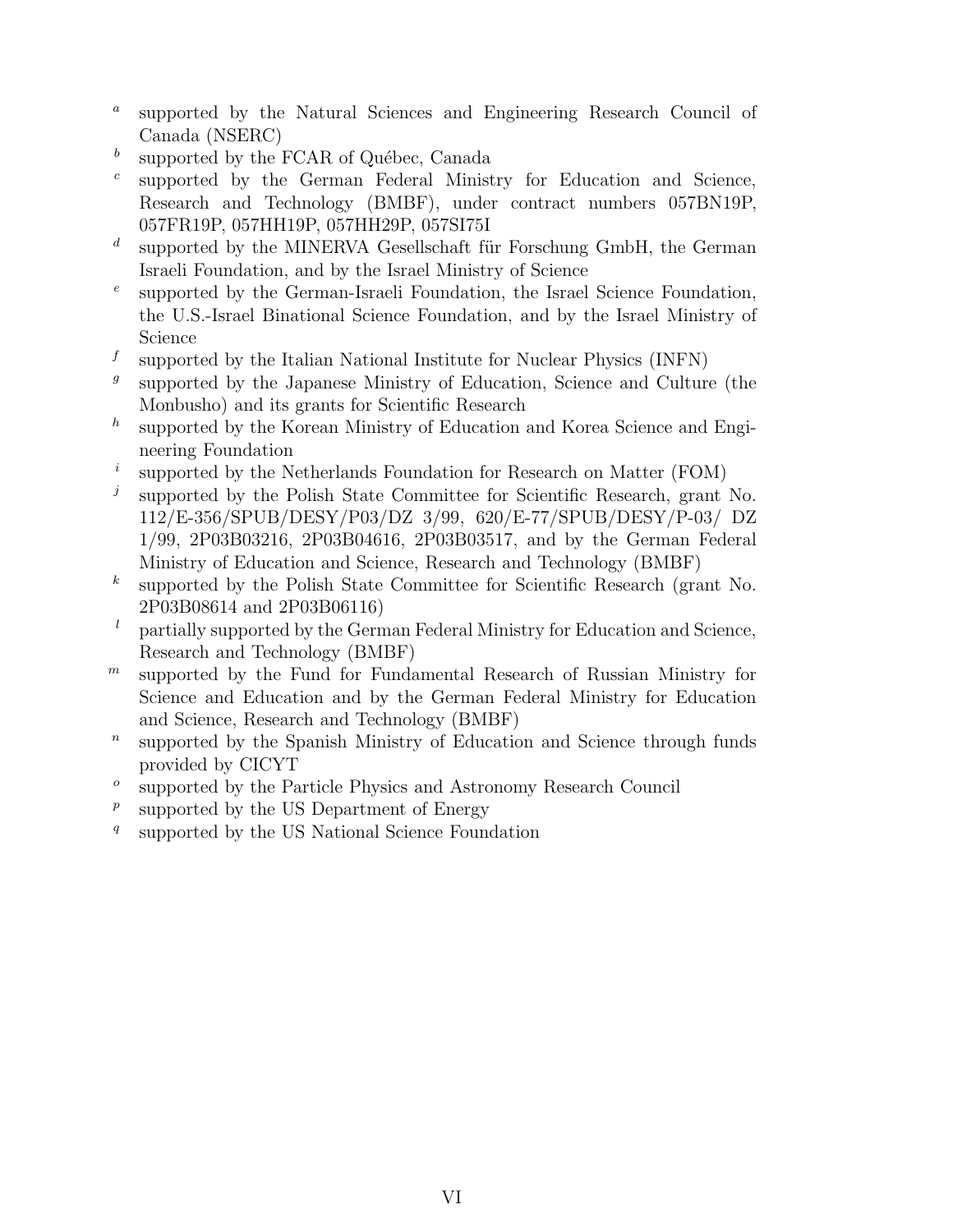### 1 Introduction

The photon at high virtuality,  $Q^2$ , is commonly considered to be a point-like probe of the structure of a particular hadronic target [\[1\]](#page-17-0). However, the real photon  $(Q^2 \approx 0 \text{ GeV}^2)$ has itself a partonic structure, which has been studied in two-photon reactions from  $e^+e^$ scattering [\[2](#page-17-0)], and in jet production at HERA [\[3](#page-17-0), [4\]](#page-17-0). In this paper, the transition between the real photon and the virtual photon is investigated for  $0 \le Q^2 \le 4.5 \text{ GeV}^2$  using dijet events in ep scattering at HERA.

The photon, in general, may have both a partonic structure and a point-like coupling to charged quarks and leptons. As a result, two types of process can contribute to jet production in  $\gamma p$  interactions in leading order (LO) perturbative QCD (pQCD): the direct process, in which the photon couples directly to quarks at high transverse momenta, one of which scatters from a parton in the proton, and the resolved process, where a parton from the photon scatters from a parton in the proton. Conventionally, two types of resolved photon process are defined. In the first, the photon acts via an intermediate meson-like hadronic state whose description is essentially non-perturbative, so that a phenomenological parton density function must be introduced. In the second, the photon interacts initially by splitting into a  $q\bar{q}$  pair at moderate transverse energy, a point-like perturbative process which is termed 'anomalous' and can in principle, for  $Q^2 > 0$  GeV<sup>2</sup>, be summed to all orders. The boundary between the two types of resolved process is factorisation-scale dependent.

At a given photon virtuality,  $Q^2$ , and hard QCD scale,  $\mu^2$ , both types of resolved process can in principle occur. It is usually accepted that, at low  $Q^2$ , the hadronic type is important, while at higher  $Q^2$ , resolved processes are dominated by the anomalous type. The general expectation is that the contribution to the dijet cross section from both types of resolved photon processes should decrease relative to the contribution from direct photon processes as the virtuality of the photon increases towards  $\mu^2$ , *i.e.* the partonic content of the photon becomes suppressed[[5](#page-17-0), [6, 7, 8\]](#page-17-0). The first measurements came from the PLUTO collaboration [\[9](#page-17-0)]. The H1 collaboration has also studied the transition between photoproduction and deep inelastic scattering by measuring, in the  $\gamma^* p$  CM frame, inclusive jet cross sections for real and virtual photons[[10\]](#page-17-0) and dijet cross sections [\[11\]](#page-17-0) for  $Q^2 > 1.6 \text{ GeV}^2$ .

The resolved and direct components can be separated on the basis of the variable  $x_{\gamma}^{\text{OBS}}$ овs $_{\gamma}$ which is the fractional momentum of the photon partaking in the production of the dijet system. This variable is defined as:

$$
x_\gamma^{\rm OBS} = \frac{\sum_{jets} E_T^{jet} e^{-\eta^{jet}}}{2y E_e}
$$

where  $E_T^{jet}$  and  $\eta^{jet}$  are the transverse energy and pseudorapidity of the jet defined in the laboratory frame<sup>1</sup>. The variable y is defined as  $y = 1 - \frac{E'_e}{2E}$  $\frac{E_e^{'}}{2E_e}(1-\cos\theta_e^{'})$  $(e)$ , where  $E_e$  is

<sup>&</sup>lt;sup>1</sup>The ZEUS right-handed coordinate system is defined with the origin at the nominal interaction point by the  $Z$  axis pointing in the proton beam direction and the  $X$  axis pointing horizontally towards the centre of HERA.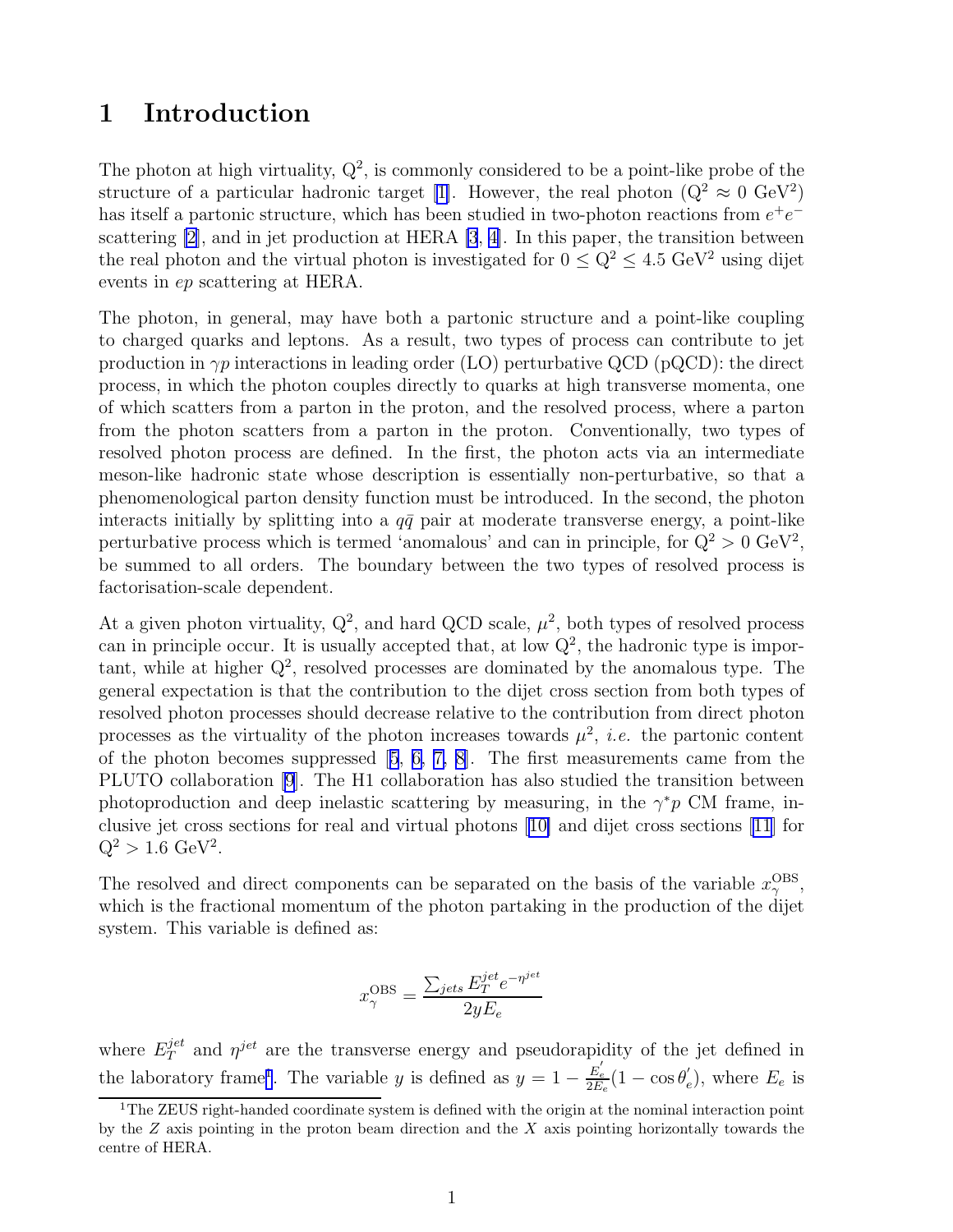the positron beam energy and  $E'_{\epsilon}$  $e^\prime,\ \theta^\prime_e$  $e$  are the energy and polar angle, respectively, of the scattered positron. Since  $x_{\gamma}^{\text{OBS}}$  $_{\gamma}^{\mathrm{OBS}}$  is well defined at all orders in pQCD, measurements based on it can be compared with theoretical predictions at any given order.

At  $x_{\gamma}^{\text{OBS}} > 0.75$ , the direct component dominates, while the  $x_{\gamma}^{\text{OBS}} < 0.75$  region is sensitive mainly to the resolved component. However, events with low values of  $x_{\gamma}^{\text{OBS}}$  $_{\gamma}^{\mathrm{OBS}}$  can also be produced when initial- and final-state parton showers give rise to hadronic activity outside the dijet system.

Experimental  $x_{\gamma}^{\text{OBS}}$  distributions obtained from 1995 ZEUS data are presented in this paper. The ratio of the measured cross sections for  $x_{\gamma}^{\text{OBS}} < 0.75$  and  $> 0.75$  is then given as a function of  $Q^2$ . The values of the ratio are compared with theoretical calculations at both LO and next-to-leading-order (NLO) pQCD computed using the JetViP program  $|12|$  $|12|$  $|12|$ .

#### 2 Experimental Setup and Data Selection

During 1995, HERA operated with protons of energy  $E_p = 820$  GeV and positrons of energy  $E_e = 27.5$  GeV. The ZEUS detector is described in detail elsewhere [\[13, 14\]](#page-18-0). The main components used in the present analysis are the uranium-scintillator sampling calorimeter (CAL) [\[15\]](#page-18-0), the beam pipe calorimeter (BPC) [\[16\]](#page-18-0), and the central tracking chamber [\[17](#page-18-0)] positioned in a 1.43 T solenoidal magnetic field. The CAL energy resolution for positrons, under test beam conditions, was measured to be  $0.18/\sqrt{E_e^2}$  $e'_{e}$ (GeV). The point of impact of the positron in CAL was measured with a resolution of 3 mm, resulting in a  $Q^2$  resolution of 8%. The systematic uncertainty on the absolute value of  $E'_e$  $e$  is 2%. The BPC was installed 294 cm from the interaction point in the positron direction in order to tag scattered positrons at small angles (15-34 mrad). It measured both the energy,  $E_{\epsilon}^{'}$  $e<sub>e</sub>$ , of the scattered positron and the position of its impact point. The energy resolution of the BPC is  $0.17/\sqrt{E_e'}$  $e'_{e}$ (GeV) and the position resolution is 0.5 mm, resulting in a  $Q^{2}$ resolution of 6%. The systematic uncertainty on the absolute value of  $E'_{\epsilon}$  $e^{'}$  is 0.5%.

The events were selected online via a three-level trigger system [\[14, 18](#page-18-0), [19\]](#page-18-0) using the same selection algorithms as in a previous dijet publication[[4](#page-17-0)], except that in the third-level trigger (TLT) the events were required to have at least two jets with  $E_T^{TLT} > 4.0$  GeV and  $\eta^{TLT}$  < 2.5. The sample was separated offline into subsamples corresponding to three different  $Q^2$  ranges:

- Events with quasi-real photons ( $Q^2 \approx 0 \text{ GeV}^2$ , named PHP in the following) were selected by requiring that no identified positron was found in the CAL with energy  $E_e' > 5$  GeV [\[20\]](#page-18-0) and  $y < 0.7$ . The resulting sample had  $Q^2 < 1.0$  GeV<sup>2</sup> with an estimated median of 10<sup>−</sup><sup>3</sup> GeV<sup>2</sup> ;
- Events at intermediate  $Q^2$  (IQS) were selected by requiring that the scattered positron was measured by the BPC. In this data set, the BPC tagged events with photon virtualities in the range  $0.1 < Q^2 < 0.55$  GeV<sup>2</sup>. For this sample the energy of the scattered positron was required to be  $E_e' > 12.5 \text{ GeV};$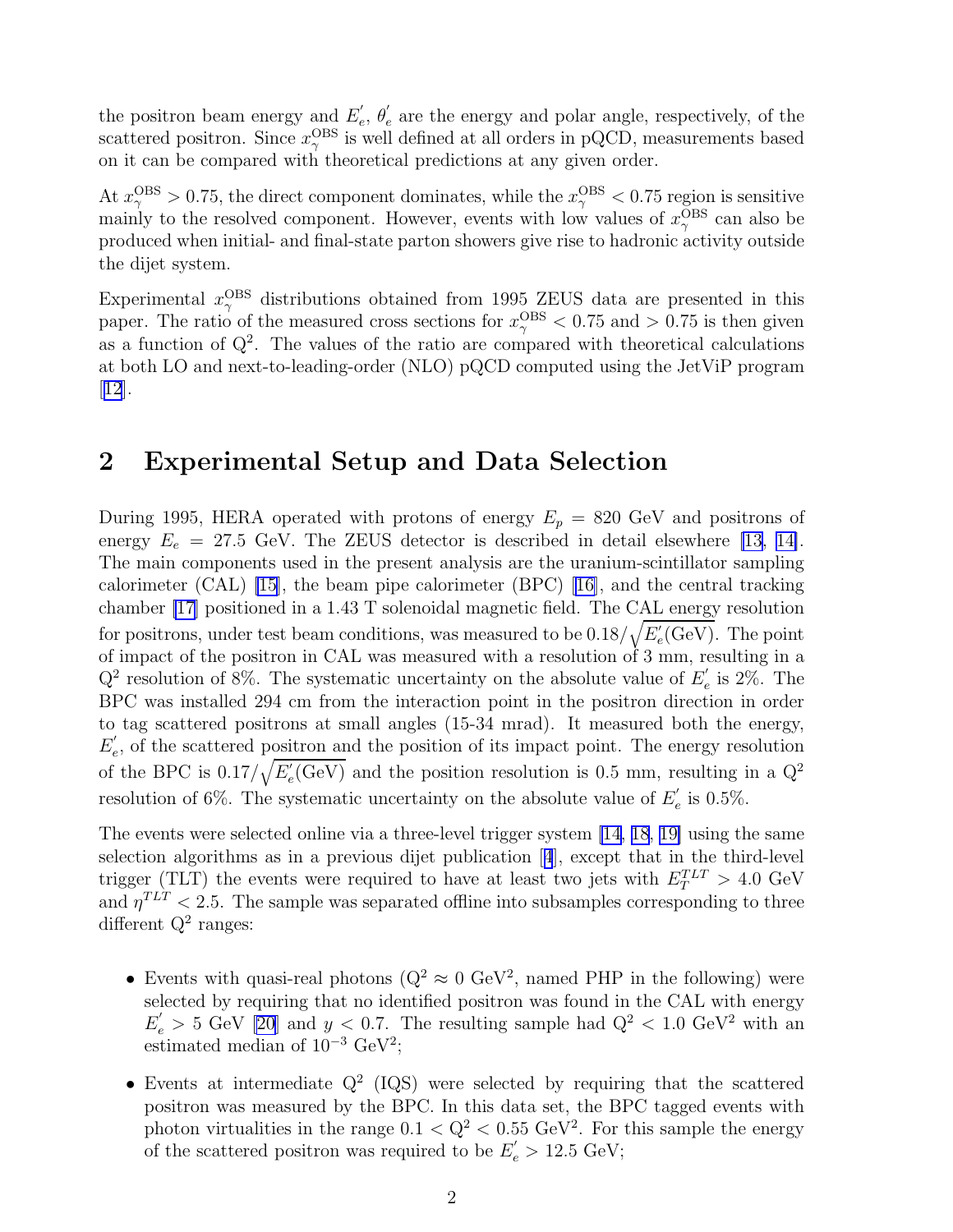• Deep inelastic scattering (DIS) events at low  $Q^2$  (LDIS) were selected by requiring that the outgoing positron was measured in the CAL. The energy of the scattered positron was required to satisfy  $E_e' > 11.0$  GeV [\[20\]](#page-18-0) and the  $Q^2$  range was restricted to  $1.5 < Q^2 < 4.5 \text{ GeV}^2$ .

For all three samples, additional cuts of  $0.15 < y_{JB} < 0.45$  were applied, where  $y_{JB}$  is an estimator<sup>2</sup> of y [[21](#page-18-0)]. Due to the energy lost in the inactive material in front of the CAL and to particles lost in the rear beampipe,  $y_{JB}$  systematically underestimates the true y by approximately 20%, an effect which is adequately reproduced in the Monte Carlo simulation of the detector. The combination of  $y_{JB}$  and  $E'_{\epsilon}$  $e$ <sup>'</sup> cuts ensured that all three samples corresponded to the same true y range  $(0.2 < y < 0.55)$ .

The longitudinally invariant  $k_T$  algorithm [\[22](#page-18-0)], in the mode described in a previous publication[[4\]](#page-17-0), was then applied to the CAL cells to search for events with two jets in the final state. In the LDIS sample, the cells associated with the positron were excluded from the jet search. The two jets with the highest transverse energy were required to have pseudorapidity between  $-1.125 < \eta^{jet} < 2.2$  and transverse energy  $E_T^{jet} > 5.5$  GeV.

After all cuts, the jet search resulted in a sample of 58224 dijet events for the PHP sample, 353 dijet events for the IQS sample and 1172 dijet events for the LDIS sample. Approximately 10% of the events in each of the three samples had three or more jets. The PHP, IQS and LDIS samples correspond to integrated luminosities of 3.1, 3.3 and  $4.9 \text{ pb}^{-1}$ , respectively.

### 3 Data Corrections and Systematics

The data were corrected for acceptance, smearing and kinematic cuts using the HER-WIG 5.9 [\[23\]](#page-18-0) Monte Carlo (MC) model. Leading-order resolved (LO-RES) and direct (LO-DIR) processes were generated separately. Resolved photon events were generated not only in the PHP, but also in the IQS and LDIS regimes. The minimum transverse momentum of the partonic hard scatter  $(\hat{p}_T^{\min})$  $_T^{\min}$ )was set to 2.5 GeV. The GRV LO [[24](#page-18-0)] and the MRSA[[25\]](#page-18-0) sets were used for the photon and proton parton distribution functions (PDF), respectively. To simulate possible interactions between the proton and photon remnants ('underlying event'), the option of multiparton interactions (MI) [\[26, 27\]](#page-18-0) was included for the PHP sample. It has been shown that the simulation of the underlying event with MI improves the description of the energy flow around the jet axis for jet production from quasi-real photon-proton interactions[[4\]](#page-17-0).

The Monte Carlo events were processed through the full ZEUS detector simulation using the same cuts as applied to the data. The normalisations of the LO-RES and LO-DIR processes were extracted from the data using a two-parameter fit to the uncorrected  $x_{\gamma}^{\text{OBS}}$ γ distributions. This procedure was applied separately for each  $Q<sup>2</sup>$  range.

<sup>&</sup>lt;sup>2</sup>  $y_{JB} = \sum_i (E_i - E_{Zi}) / 2E_e$ , where  $E_{Zi} = E_i \cos \theta_i$  and  $E_i$  is the energy deposited in the CAL cell i which has a polar angle  $\theta_i$  with respect to the measured Z-vertex of the event. The sum runs over all CAL cells excluding those associated with a detected scattered positron.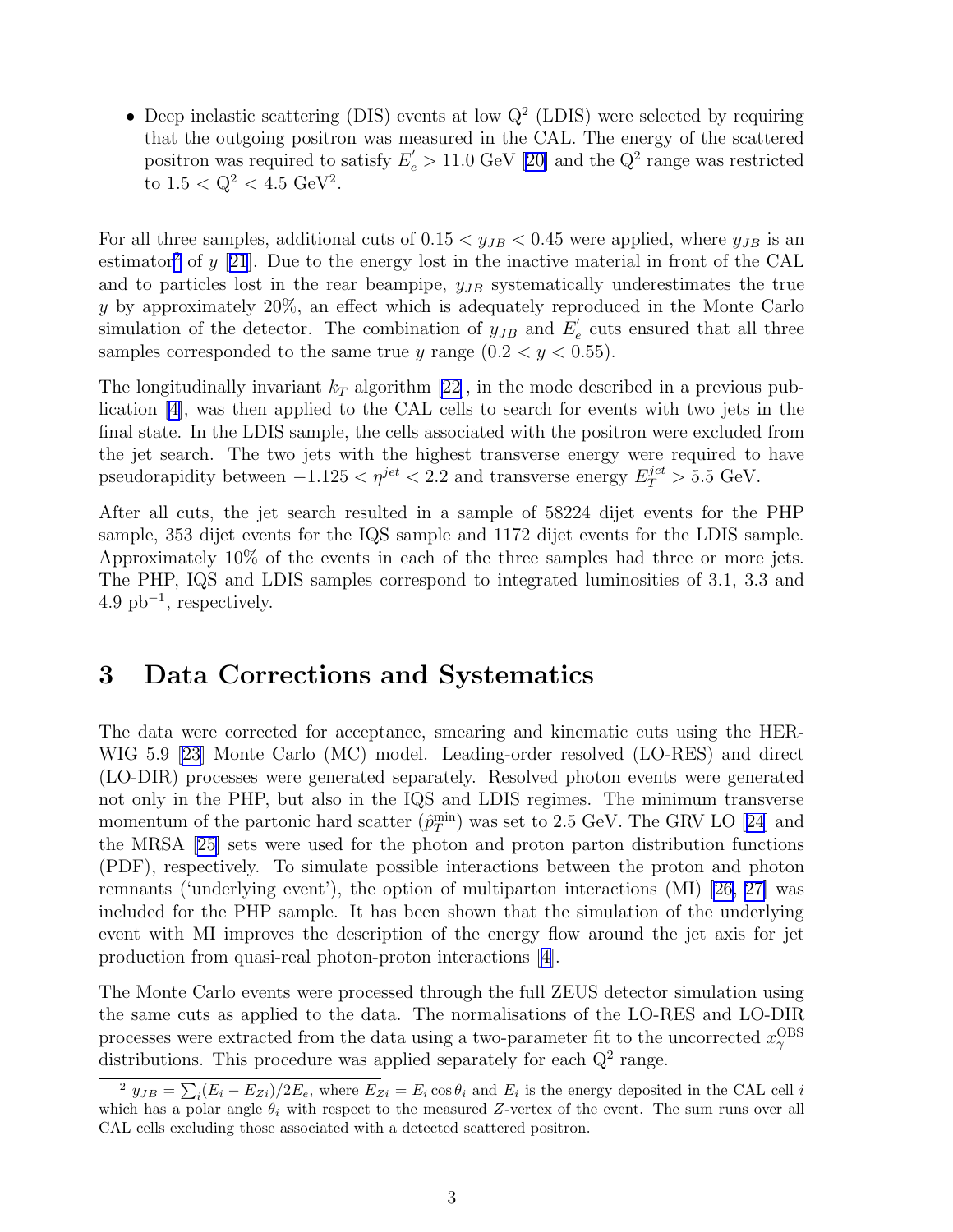Figure [1](#page-20-0) shows uncorrected distributions of  $x_{\gamma}^{\text{OBS}}$  $_{\gamma}^{\mathrm{OBS}}$  for PHP, IQS, and LDIS dijet events compared with the HERWIG simulation. Events both at high  $x_{\gamma}^{\text{OBS}}$  $_{\gamma}^{\mathrm{OBS}}$ , associated mainly with direct photon processes, and at low  $x_{\gamma}^{\text{OBS}}$  $_{\gamma}^{\mathrm{OBS}}$ , associated mainly with the resolved photon processes, are present in all  $Q^2$  ranges.

In the low  $x_{\gamma}^{\text{OBS}}$  $\gamma^{\text{OBS}}$  region, the PHP data disagree with the simulation. Disagreement is also observed in the  $\eta^{jet}$ ,  $y_{JB}$ , and  $E_T^{jet}$  distributions (not shown) and can be attributed to the presence of underlying event effects or uncertainty in the PDFs of the photon. The underlying event effects are most evident at low  $x_{\gamma}^{\text{OBS}}$  $_{\gamma}^{\text{OBS}}$  and low  $E^{jet}_T$  $T^{\text{jet}}$ . For the combination of  $\hat{p}_T^{\min}$  $T<sub>T</sub><sup>min</sup>$  and photon PDF used here, the simulation of multiparton interactions does not reproduce the shape of the data in the low  $x_{\gamma}^{\text{OBS}}$  $_{\gamma}^{\mathrm{OBS}}$  region [\[4](#page-17-0)]. To take account of this disagreement in the correction of the data for migrations and acceptance, the Monte Carlo events have been reweighted as a function of  $x_{\gamma}^{\text{OBS}}$  $_{\gamma}^{\mathrm{OBS}}$  at the hadron level so that the distribution agrees with the data. The result of the reweighting is shown in Fig. [1](#page-20-0) (a). After the reweighting, the MC predictions for the  $\eta^{jet}$ ,  $y_{JB}$ , and  $E_T^{jet}$  distributions also agree well with the data (not shown).

The dijet differential cross sections,  $d\sigma/dx_{\gamma}^{\text{OBS}}$ , corrected to the hadron level, have been measured using the  $k_T$  jet algorithm, in the three  $Q^2$  regions with  $0.2 < y < 0.55$ . The measurements have been made for two sets of jet transverse energy and pseudorapidity cuts:

1. Low 
$$
E_T^{jet}
$$
:  $E_T^{jet} > 5.5$  GeV,  $-1.125 < \eta^{jet} < 2.2$  for both jets;  
2. High  $E_T^{jet}$ :  $E_T^{jet_1} > 7.5$  GeV,  $E_T^{jet_2} > 6.5$  GeV,  $-1.125 < \eta^{jet} < 1.875$ .

The data with the low set of  $E_T^{jet}$  $T<sup>jet</sup>$  cuts are sensitive to the resolved photon component, but also to the effects of the underlying event. The data with the high  $E_T^{jet}$  $T^{jet}$  cuts are not significantly influenced by the underlying event effects; this was established by means of a comparison (not shown) of the data with HERWIG without MI. The high  $E_T^{jet}$  $T^{jet}$  cuts were chosen to be asymmetrical to facilitate a comparison with the NLO pQCD calculation.

The cross sections at hadron level were obtained by applying a bin-by-bin correction to the measured dijet distributions binned in four  $x_{\gamma}^{\text{OBS}}$  bins (0.0625-0.25, 0.25-0.50, 0.50-0.75, 0.75-1.00) and four  $Q^2$  bins (0.-1.0, 0.1-0.55, 1.5-3.0, 3.0-4.5 GeV<sup>2</sup>). The correction factors take into account the efficiency of the trigger, the selection criteria and the purity and efficiency of the jet reconstruction. The efficiency and purity are determined as a functionof  $x_{\gamma}^{\text{OBS}}$  and  $Q^2$  from the MC simulation [[28](#page-18-0)]. In the PHP region, the correction factors lie between 1.25-1.43 and the purities between 0.50-0.64. In the IQS region, the correction factors are dominated by the BPC geometric acceptance and lie between 17.6- 23.0 and the purities between 0.40-0.70. For the LDIS region the correction factors lie between 3.1-3.8, and the purities between 0.45 and 0.80.

A detailed study of the systematic uncertainties of the measurements has been performed [[29](#page-18-0), [30\]](#page-18-0). The uncertainties have been separated into those that are uncorrelated and therefore were added in quadrature to the statistical error and those that are correlated and presented separately. The uncorrelated systematic uncertainties originate from the residual uncertainties in the event simulation. The uncertainty associated with the  $E_T^{jet}$ T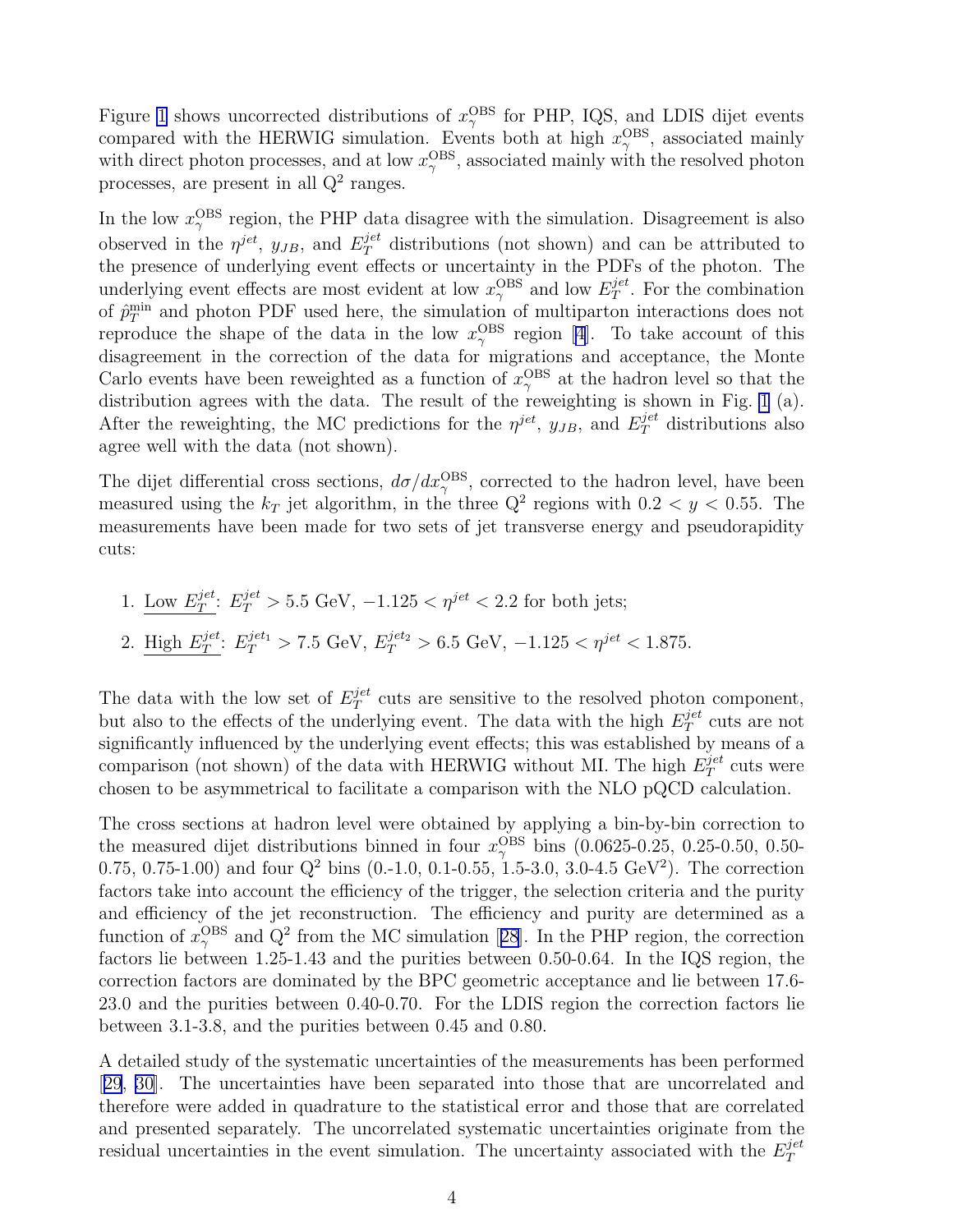cut is the dominant uncorrelated uncertainty for the PHP and IQS samples. When this cut is varied by the  $E_T^{jet}$  $T<sup>jet</sup>$  resolution of 14%, a systematic uncertainty between  $-9\%$  and  $+12\%$ results, except for  $x_{\gamma}^{\text{OBS}} < 0.25$  in the IQS region where the uncertainty ranges between −28% and +10%. In the LDIS region, the dominant systematic uncertainty comes from the uncertainty in  $x_{\gamma}^{\text{OBS}}$  $_{\gamma}^{\text{OBS}}$  (the  $x_{\gamma}^{\text{OBS}}$  $_{\gamma}^{\mathrm{OBS}}$  resolution is 0.05) and results in a systematic error between  $-2\%$  and  $+6\%$ , except for  $x_{\gamma}^{\text{OBS}} < 0.25$  where the systematic uncertainty ranges between  $-25\%$  and  $+36\%$ .

Two sources of correlated systematic uncertainties have been studied, one originating from the uncertainty of the CAL energy scale and the other from the use of different models for the description of the jet fragmentation process in the MC. The absolute energy scale of the jets in simulated events has been varied by  $\pm 5\%$  [\[31\]](#page-19-0). The effect of this variation on the dijet cross sections is  $\approx \pm 20\%$ . The uncertainty associated with the jet fragmentation was studied by correcting the data to the hadron level using PYTHIA[[32\]](#page-19-0) and comparing to the results obtained using HERWIG. The effect was estimated to be on average  $\sim 20\%$ . In addition, there is an overall normalisation uncertainty of 1.5% from the luminosity determination, which is not included.

#### 4 Results and Discussion

The  $x_{\gamma}^{\text{OBS}}$  distributions shown in Fig. [1,](#page-20-0) in all three  $Q^2$  ranges, cannot be described by HERWIG without including a significant LO resolved photon component, which is dominant for  $x_{\gamma}^{\text{OBS}} < 0.75$ . Hence the dijet cross sections in this region are sensitive to the photon structure.

The measured dijet cross sections for the low and the high  $E_T^{jet}$  $T<sup>jet</sup>$  cuts described in Section 3 are shown in Figs. [2](#page-21-0) and [3,](#page-22-0) respectively. The shapes of the dijet cross sections change markedly with increasing  $Q^2$ , the cross section in the low- $x_{\gamma}^{\text{OBS}}$  $\frac{OBS}{\gamma}$  region decreasing faster than the cross section in the high- $x_{\gamma}^{\text{OBS}}$  $\gamma^{\text{OBS}}$  region. This effect is more pronounced for the low  $E_T^{jet}$  $T^{jet}$  cuts.

The dijet cross sections are compared to the predictions of the HERWIG MC at hadron level using different photon PDFs. Those of GRV LO[[24](#page-18-0)] and WHIT2[[33](#page-19-0)] are valid for real photons only, have differing gluon distributions and have no suppression of the resolved photon component as  $Q^2$  increases. In the SaS 1D [\[5](#page-17-0)] model the resolved photon consists of two separate contributions, the non-perturbative hadronic 'Vector Meson Dominance' component and the anomalous pQCD component, each with different  $Q^2$ dependence. Specifically, the 'Vector Meson Dominance' component of the resolved photon is predicted to decrease approximately as  $(m_{\rho}^2/(m_{\rho}^2 + Q^2))^2$ . The pQCD component is predicted to decrease more slowly as  $\sim \log(\mu^2/Q^2)$ , where  $\mu^2$  is the hard QCD scale of the process which, for jet production, is usually taken to be proportional to  $(E_T^{jet})$  $\frac{jet}{T}$ <sup>2</sup>. The measured cross sections for the LDIS region are also compared to the LEPTO [\[34\]](#page-19-0) Monte Carlo prediction, which does not include a resolved photon component and uses a parton-shower model to account for higher-order pQCD effects. The general framework is similar to the LO-DIR HERWIG and PYTHIA simulations. In this picture, the dijet cross section at low  $x_{\gamma}^{\text{OBS}}$  $\frac{60}{9}$  arises purely from parton-shower contributions to the LO-DIR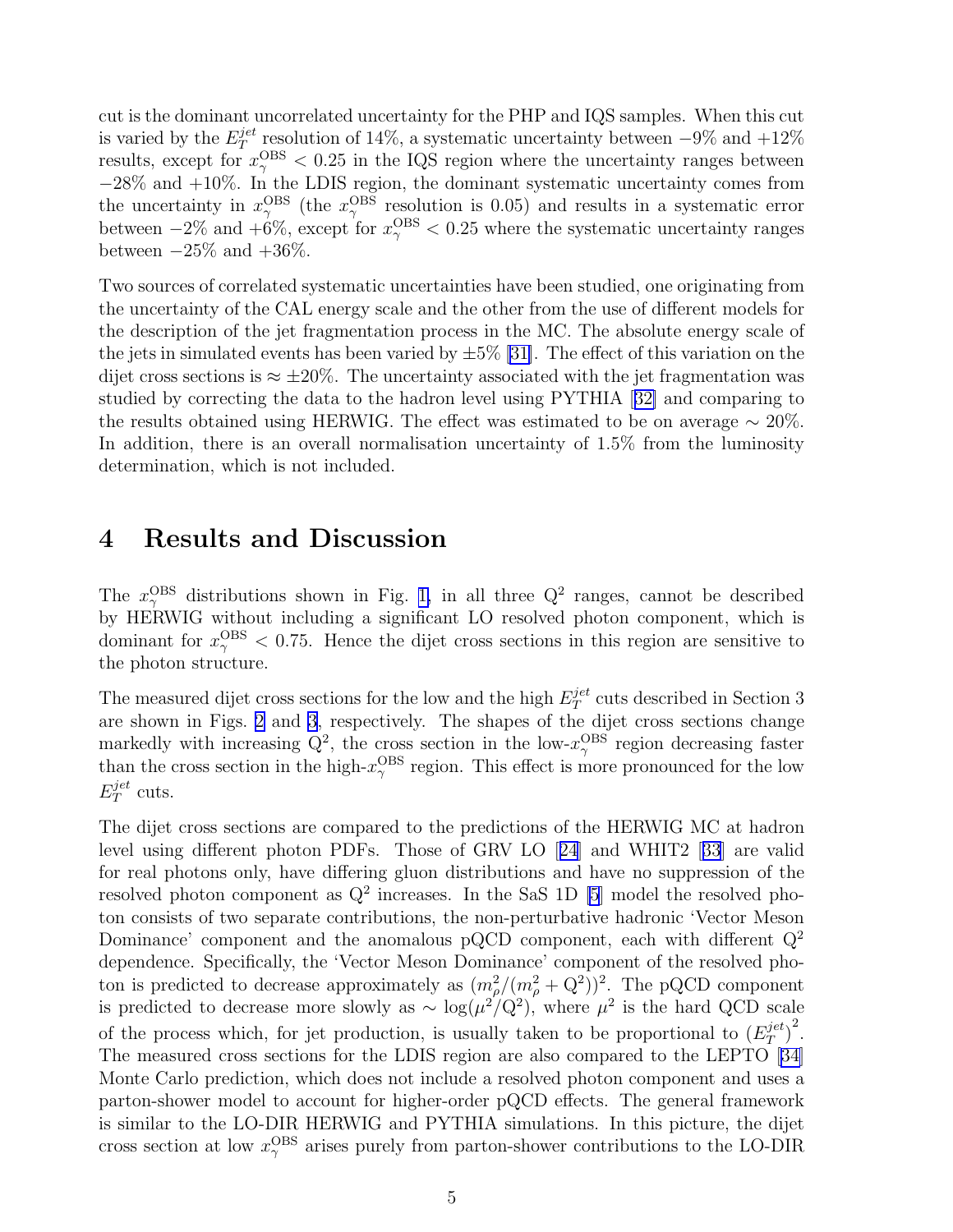process. The HERWIG and LEPTO predictions agree in the highest  $x_{\gamma}^{\text{OBS}}$  bin, where the direct component dominates. In order to compare the shape of the measured cross sections with that of the MC predictions, the latter have been normalized to the data cross sections for  $x_{\gamma}^{\text{OBS}} > 0.75$ .

The low  $E_T^{jet}$  $T<sup>jet</sup>$  cross sections are compared to the HERWIG predictions in Fig. [2](#page-21-0). The SaS 1D prediction without MI agrees qualitatively with the data in the LDIS range; however a disagreement is observed at low  $x_{\gamma}^{\text{OBS}}$  $_{\gamma}^{\rm OBS}$  in the IQS and PHP ranges, which becomes more striking as  $Q^2$  decreases. The GRV prediction without MI and the WHIT2 prediction both without and with MI using  $\hat{p}_T^{\min} = 2.0 \text{ GeV}$  are compared to the data in the PHP region, where the discrepancy with SaS 1D is greatest. The effect of MI is found to be very sensitive to the  $\hat{p}_T^{\min}$  value and to the choice of PDF [\[27,](#page-18-0) [35](#page-19-0)]. The model using WHIT2 with MI gives reasonable agreement with the data. The shape of the low  $E_T^{jet}$  $T^{\mu\nu}$ -cut cross sections, shown in Fig. [2](#page-21-0) (a), cannot be described by the models that do not include MI. The discrepancy seen for the PHP data using SaS 1D without MI is not present in the LDIS region. This is as expected, in the framework of the MI model, if the resolved component decreases with  $Q^2$ . The LEPTO predictions underestimate the dijet cross sections at low  $x_{\gamma}^{\text{OBS}}$  $_{\gamma}^{\rm OBS}$  in the LDIS region, indicating that the parton-shower contributions alone cannot describe the dijet data in this region.

The high- $E_T^{jet}$  data are shown in Fig. [3.](#page-22-0) The predictions of HERWIG without multiparton interactions using the SaS 1D photon PDF describe the shape of the measured cross section well in the LDIS region but tend to underestimate the PHP and IQS data at low  $x_{\gamma}^{\text{OBS}}$  $\gamma^{\text{OBS}}$ . The measurements are also compared to HERWIG using GRV without MI. This model is in good agreement with the data in the PHP and IQS regions but fails to describe the data in the LDIS region, as expected since the GRV set describing the real photon structure is used. As seen in Fig. [3](#page-22-0) (c), LEPTO again underestimates the dijet cross sections at low  $x_{\gamma}^{\text{OBS}}$  $_{\gamma}^{\mathrm{OBS}}.$ 

The cross-section ratio  $\sigma(x_\gamma^{\rm OBS} < 0.75)/\sigma(x_\gamma^{\rm OBS} > 0.75)$  as a function of  $Q^2$  for both sets of  $E_T^{jet}$  $T<sup>jet</sup>$  cuts is shown in Fig. [4.](#page-23-0) The dominant systematic uncertainties of these measurements  $(7-16\%)$  are due to the  $E_T^{jet}$  and  $x_\gamma^{\text{OBS}}$  $_{\gamma}^{\rm OBS}$  cuts, except for the LDIS samples where the cut on the impact point of the scattered positron results in an additional systematic uncertainty of about 10%. For the IQS measurements, the latter systematic uncertainty falls to 5%. When the data are corrected using PYTHIA, the measured ratios are systematically lower for all  $Q<sup>2</sup>$  points. This systematic error is therefore not included with the previous ones, but it is shown separately. For the PHP data, there is an additional error of 5% due to uncertainties in the Monte Carlo normalisation factors for the LO-DIR and LO-RES used in the fit (not shown).

The cross-section ratio falls steeply as a function of  $Q^2$ . This can be interpreted as the suppression of the resolved photon component as the photon virtuality increases. The decrease is more pronounced for the measurements using the low set of  $E_T^{jet}$  $T^{jet}$  cuts, which are more sensitive to the resolved component and a possible underlying event. The predictions of HERWIG with two different photon PDFs are also shown. The prediction using the GRV set is flat, irrespective of the presence of MI, as expected for a photon PDF lacking a  $Q^2$  dependence. The prediction using the SaS 1D PDF decreases with  $Q^2$ and lies below the data in the low  $Q^2$  region. The measured ratios are also compared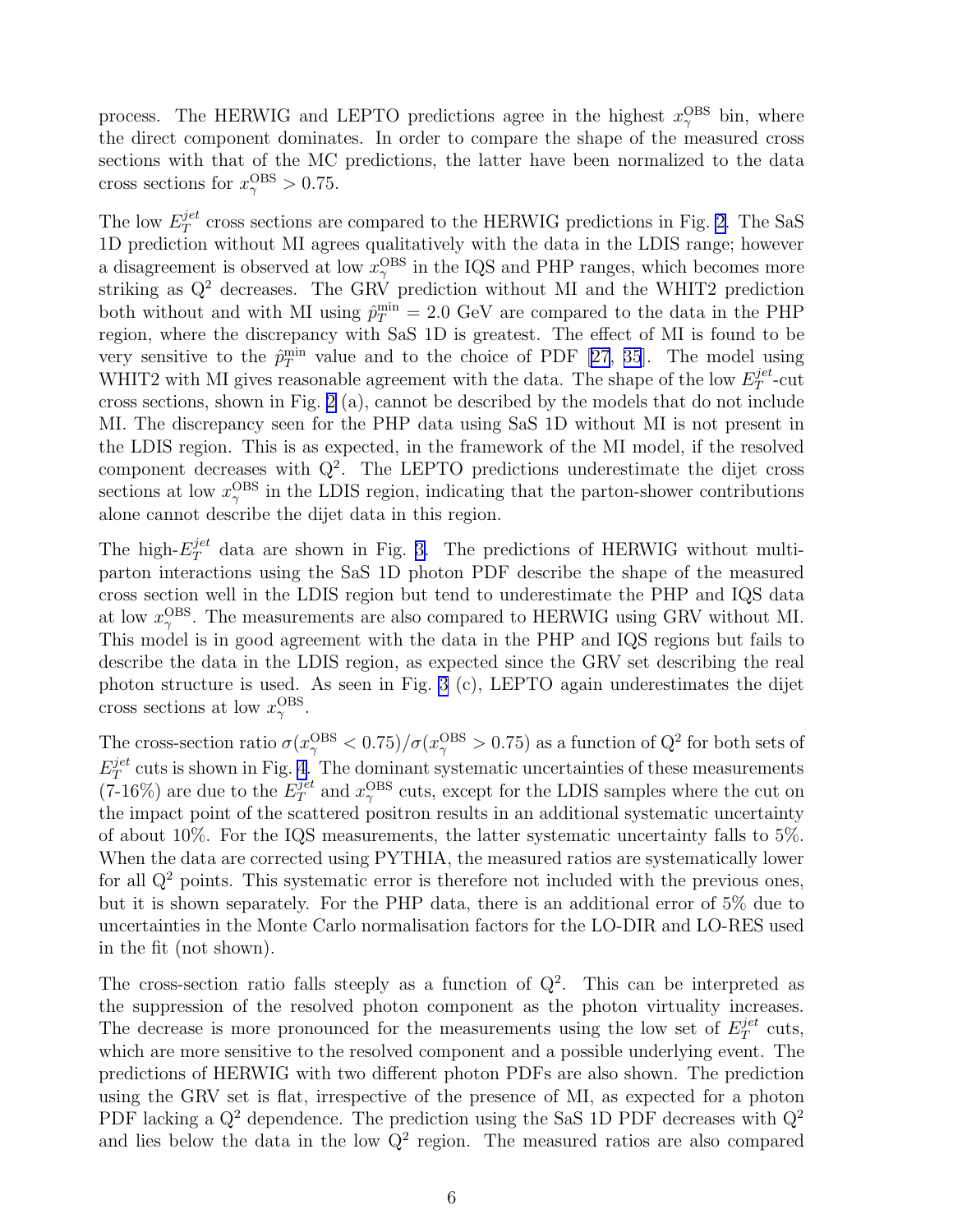with the predictions of LEPTO in the LDIS region in which this model is applicable. The LEPTO predictions show the contribution to the ratio arising from parton shower effects alone and underestimate the measured ratios in both cases.

In Fig. [4\(](#page-23-0)b), the high- $E_T^{jet}$  data are also compared to the predictions of a NLO pQCD calculation at the parton level using the program JetViP[[12](#page-18-0)]. The renormalisation and factorisation scales were set to  $Q^2 + (E_T^{jet})$  $\int_T^{jet}$ )<sup>2</sup>. The calculation includes contributions from a resolved photon component, which are computed using two different sets of photon PDFs: the SaS 1D PDF and the GS96 HO [\[36](#page-19-0)] PDF modified to include a  $Q^2$  suppression according to Drees and Godbole[[6\]](#page-17-0) (GS96 DG). The JetViP predictions are sensitive to the choice of the photon PDFs but lie well below the data. The magnitude of the hadronto-parton level corrections has been investigated as a possible source of this discrepancy. The data corrections to parton level were estimated using the MC samples and were found to decrease the measured cross section ratios by approximately 20-30%, which is insufficient to explain the discrepancy.

#### 5 Conclusions

Dijet cross sections,  $d\sigma/dx_{\gamma}^{\text{OBS}}$ , have been measured using the longitudinally-invariant  $k_T$ jet algorithm as a function of  $Q^2$ , for  $Q^2 < 1$  GeV<sup>2</sup>,  $0.1 < Q^2 < 0.55$  GeV<sup>2</sup> and 1.5<  $Q^2$  < 4.5 GeV<sup>2</sup>. The  $x_{\gamma}^{\text{OBS}}$  dependence of the measured dijet cross sections changes with increasing  $Q^2$ . The low- $x_\gamma^{\text{OBS}}$  $_{\gamma}^{\text{OBS}}$  cross section decreases more rapidly than the high- $x_{\gamma}^{\text{OBS}}$ example  $Q$ . The low- $x_{\gamma}$  cross section decreases more rapidly than the ingn- $x_{\gamma}$  cross section as  $Q^2$  increases. This effect is more pronounced for the lower of the two sets of  $E_T^{jet}$  $T^{jet}$  cuts.

The shape of the dijet cross sections,  $d\sigma/dx_{\gamma}^{\mathrm{OBS}}$ , is compared to the predictions of HER-WIG MC for a variety of photon PDFs. None of these models is able to explain the data for both high- and low- $E_T^{jet}$  $T^{\text{jet}}$  cuts in all  $Q^2$  ranges.

The ratio  $\sigma(x_{\gamma}^{\text{OBS}} < 0.75)/\sigma(x_{\gamma}^{\text{OBS}} > 0.75)$  for dijet cross sections decreases as Q<sup>2</sup> increases but remains above the level expected from parton-shower effects alone. This may be interpreted in terms of a resolved photon component which is suppressed as the photon virtuality increases but which remains present up to  $Q^2 = 4.5 \text{ GeV}^2$  when the photon is probed at the scale  $\mu^2 \sim 30 \text{ GeV}^2$  of these measurements. Within the models available, events at  $x_{\gamma}^{\text{OBS}} < 0.75$  can originate from non-perturbative photon structure or perturbatively-calculable higher-order processes, and are influenced by underlying-event effects especially at low  $Q^2$  and low  $E_T^{jet}$  $T^{\text{jet}}$ . The features and trends seen in the data are in accord with general expectations. However, none of the LO models, or the NLO calculation examined here, gives a good description of the data across the full kinematic region.

### Acknowledgements

The design, construction and installation of the ZEUS detector have been made possible by the ingenuity and dedicated efforts of many people from inside DESY and from the home institutes who are not listed as authors. Their contributions are acknowledged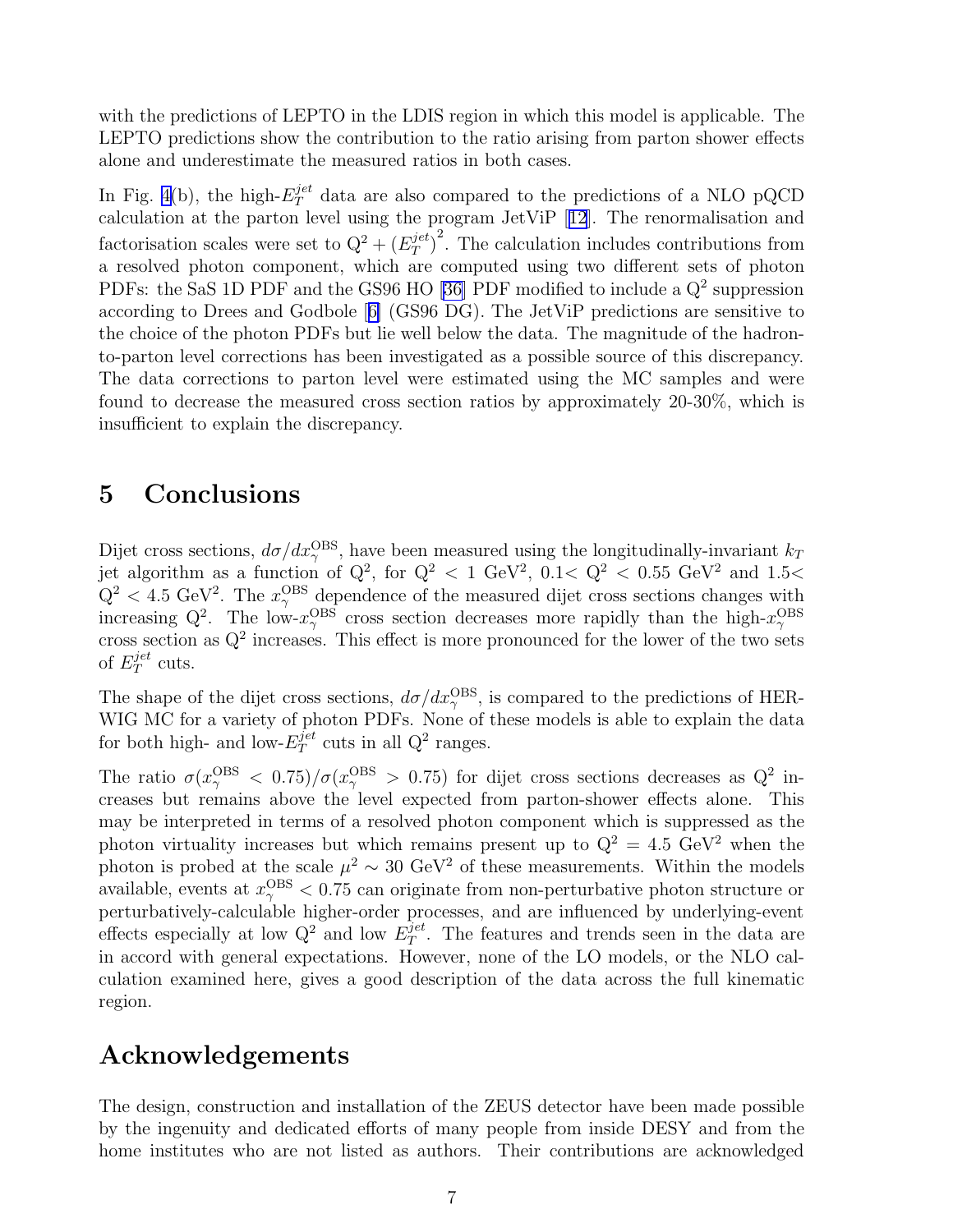with great appreciation. The experiment was made possible by the inventiveness and the diligent efforts of the HERA machine group. The strong support and encouragement of the DESY directorate have been invaluable. We would like to thank B. Pötter and G. Kramer for valuable discussions and for providing the NLO calculations. We would also like to thank M. Drees, R. Godbole, B. Harris, M. Klasen and J. Dainton for helpful discussions.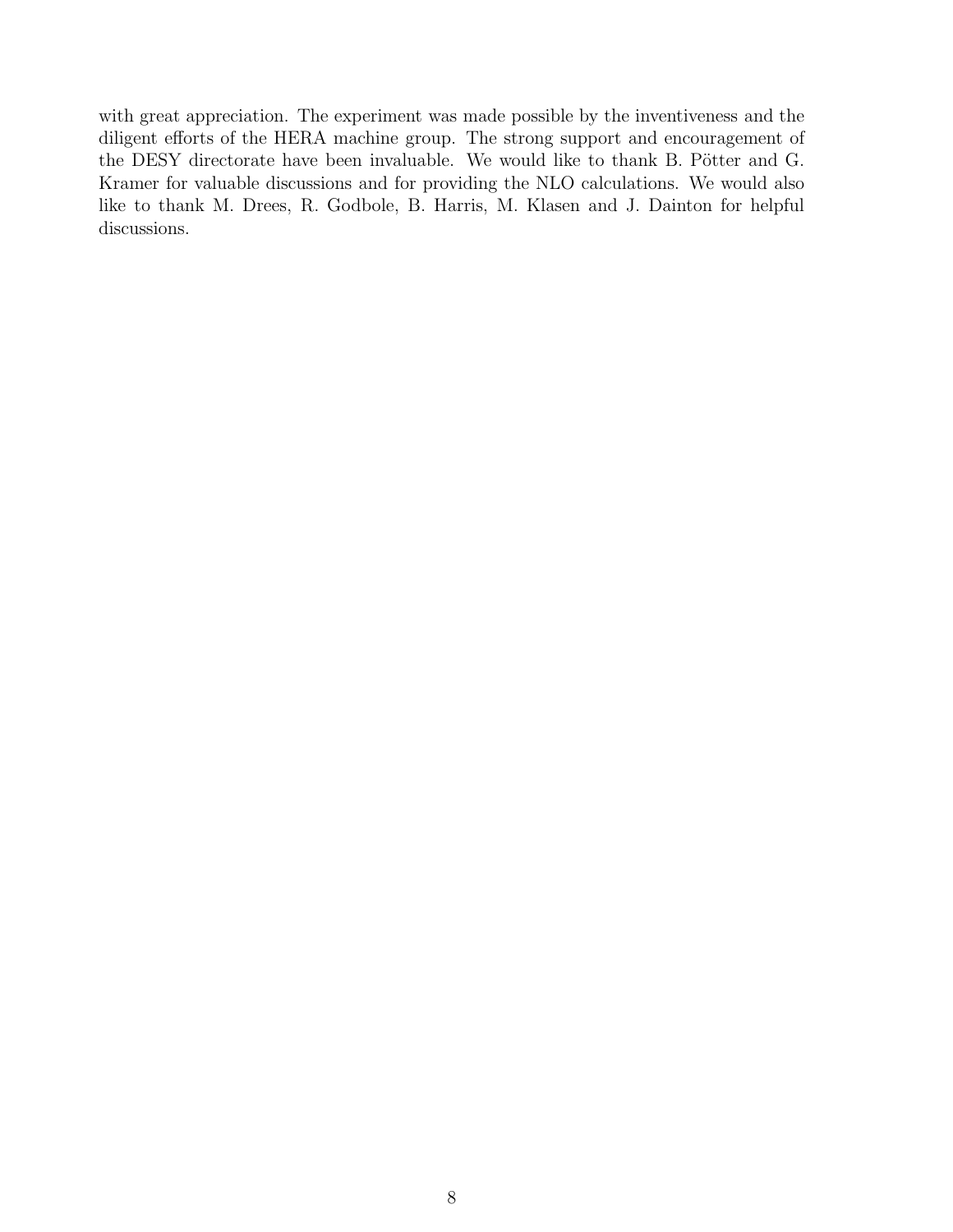### <span id="page-17-0"></span>References

- [1] H1 Collab., S. Aid et al., Nucl. Phys. B470 (1996) 3; ZEUS Collab., M. Derrick et al., Z. Phys. C72 (1996) 399; ZEUS Collab., J. Breitweg et al., Phys. Lett. B407 (1997) 432; H1 Collab., C. Adloff et al., Nucl. Phys. B497 (1997) 3; A. Levy, Phys. Lett. B404 (1997) 369.
- [2] JADE Collab. W. Bartel et al., Z. Phys. C24 (1984) 231; TASSO Collab., M. Althoff at al., Z. Phys. C31 (1986) 527; PLUTO Collab., C. Berger at al., Nucl. Phys. B281 (1987) 365; TPC/2 $\gamma$  Collab. H. Aihara et al., Z. Phys. C34 (1987) 1; L3 Collab., M. Acciarri et al., Phys. Lett. B436 (1998) 403; ALEPH Collab., R. Barate et al., Phys. Lett. B458 (1999) 152; L3 Collab., M. Acciarri et al., Phys. Lett. B447 (1999) 147; L3 Collab., M. Acciarri et al., Phys. Lett. B453 (1999) 333.
- [3] H1 Collab., T. Ahmed et al., Phys. Lett. B297 (1992) 205; ZEUS Collab., M. Derrick et al., Phys. Lett. B297 (1992) 404; H1 Collab., I. Abt et al., Phys. Lett. B314 (1993) 436; ZEUS Collab., M. Derrick et al., Phys. Lett. B322 (1994) 287; ZEUS Collab., M. Derrick et al., Phys. Lett. B342 (1995) 417; ZEUS Collab., M. Derrick et al., Phys. Lett. B348 (1995) 665; ZEUS Collab., J. Breitweg et al., Eur. Phys. J. C4 (1998) 591; H1 Collab., C. Adloff et al., Eur. Phys. J. C1 (1998) 97; ZEUS Collab., J. Breitweg et al., Eur. Phys. J. C11 (1999) 35.
- [4] ZEUS Collab., J. Breitweg et al., Eur. Phys. J. C1 (1998) 109.
- [5] G. Schuler and T Sjöstrand, Phys. Lett. B376 (1996) 193.
- [6] M.Drees and R.Godbole, Phys. Rev. D50 (1994) 3124.
- [7] T. Uematsu and T. Walsh, Phys. Lett. B101 (1981) 263; T. Uematsu and T. Walsh, Nucl. Phys. B199 (1982) 93; F. Borzumati and G. Schuler, Z. Phys. C58 (1993) 139; M. Glück, E. Reya and I. Schienbein, Phys. Rev. D60 (1999) 54019.
- [8] M. Glück, E. Reya and M. Stratmann, Phys. Rev. D54 (1996) 5515; D.de Florian, C. Canal and R. Sassot, Z. Phys. C75 (1997) 265; M. Klasen, G. Kramer and B. Pötter, Eur. Phys. J. C1 (1998) 261.
- [9] PLUTO Collab., Ch. Berger et al., Phys. Lett. B142 (1984) 119; L3 Collab. F. Erné et al., Proc. of Photon 99 Conf., 23-27 May 1999, Freiburg, Germany (to appear).
- [10] H1 Collab., C. Adloff et al., Phys. Lett. B415 (1997) 418.
- [11] H1 Collab., C. Adloff et al., DESY-98-205, submitted to Eur. Phys. J. C.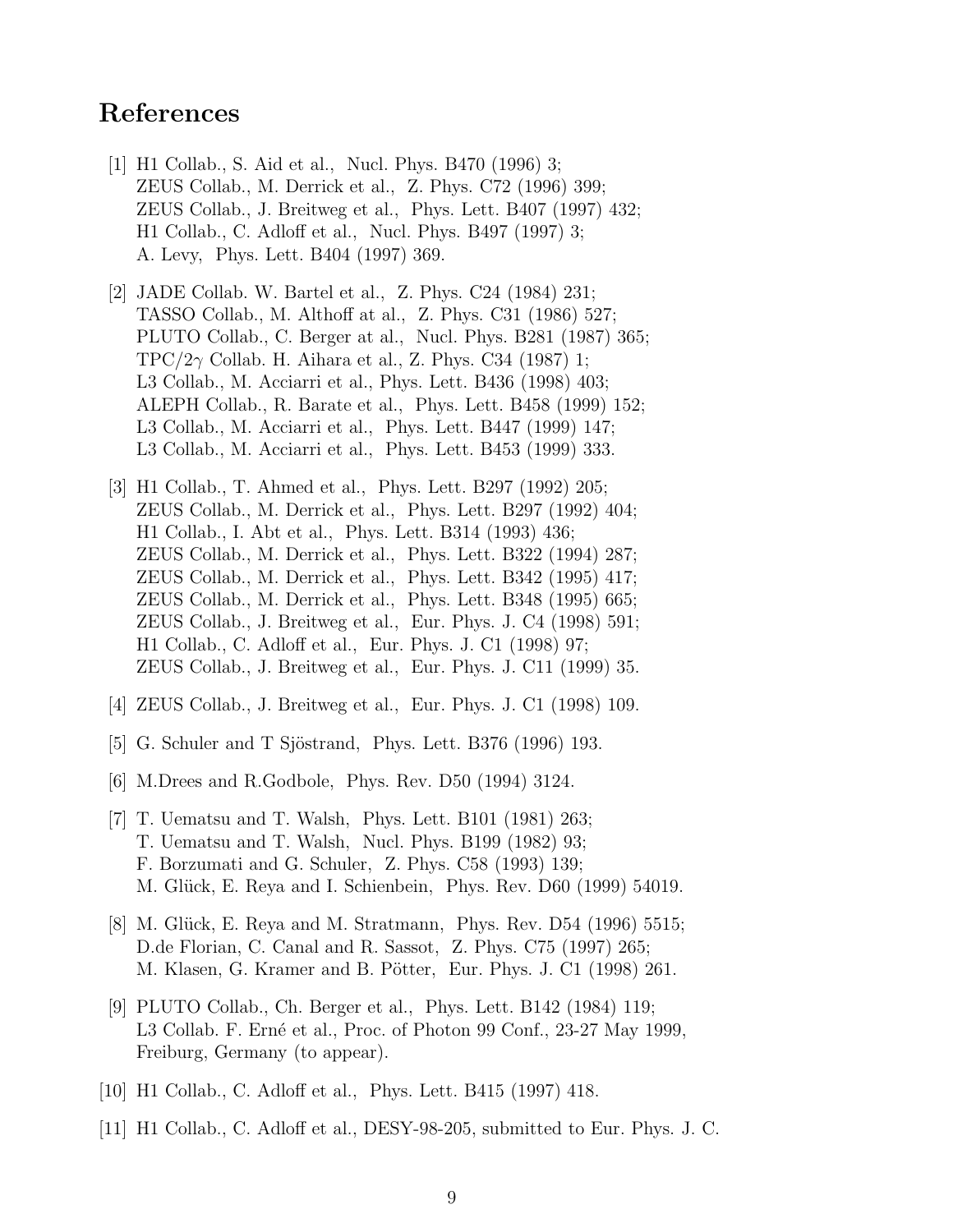- <span id="page-18-0"></span>[12] G. Kramer and B. Pötter, Eur. Phys. J. C5 (1998) 665; B. Pötter, Eur. Phys. J. direct C5 (1999) 1; B. Pötter, Comp. Phys. Comm. 119 (1999) 4; B. Pötter, private communication.
- [13] ZEUS Collab., M. Derrick et al., Phys. Lett. B293 (1992) 465.
- [14] The ZEUS Detector, Status Report 1993, DESY 1993.
- [15] M. Derrick et al., Nucl. Instr. and Meth. A309 (1991) 77; A. Andresen et al., Nucl. Instr. and Meth. A309 (1991) 101; A. Bernstein et al., Nucl. Instr. and Meth. A336 (1993) 23.
- [16] ZEUS Collab., J.Breitweg et al., Phys. Lett. B407 (1997) 432.
- [17] N. Harnew et al., Nucl. Instr. and Meth. A279 (1989) 290; B. Foster et al., Nucl. Phys. B32 (1993) 181(Proc. Suppl.); B. Foster et al., Nucl. Instr. and Meth. A338 (1994) 254.
- [18] ZEUS Collab., M. Derrick et al., Z. Phys. C72 (1996) 47.
- [19] ZEUS Collab., J. Breitweg et al., Z. Phys. C74 (1997) 207.
- [20] H. Abramowicz, A. Caldwell and R. Sinkus, Nucl. Instr. and Meth. A365 (1995) 508.
- [21] F. Jacquet and A. Blondel, Proceedings, Study of an ep facility for Europe, Hamburg, ed. U. Amaldi, DESY 79-48, (1979) 391.
- [22] S. Catani et al., Nucl. Phys. B406 (1993) 187; S.D. Ellis and D.E. Soper, Phys. Rev. D48 (1993) 3160.
- [23] G. Marchesini et al., Comp. Phys. Comm. 67 (1992) 465.
- [24] M. Glück, E. Reya and A. Vogt, Phys. Rev. D46 (1992) 1973.
- [25] A.D. Martin, W.J. Stirling and R.G. Roberts, Phys. Rev. D50 (1994) 6734.
- [26] T. Sjöstrand and M. van Zijl, Phys. Rev. D36 (1987) 2019; G. Schuler and T. Sjöstrand, Phys. Lett. B300 (1993) 169; G. Schuler and T. Sjöstrand, Nucl. Phys. B407 (1993) 539; J.M. Butterworth and J.R. Forshaw, J. Phys. G. 19 (1993) 1657.
- [27] J. M. Butterworth, J. R. Forshaw and M. H. Seymour, Z. Phys. C72 (1996) 637.
- [28] ZEUS Collab., J. Breitweg et al., Eur. Phys. J. C6 (1999) 239.
- [29] Sean Mattingly, 'Virtual Photon Structure with ZEUS at HERA', Ph.D Thesis, University of Wisconsin - Madison, (1999) (unpublished).
- [30] N. Macdonald, 'Structure of the Virtual Photon at HERA', Ph.D Thesis, University of Glasgow (1999) (unpublished).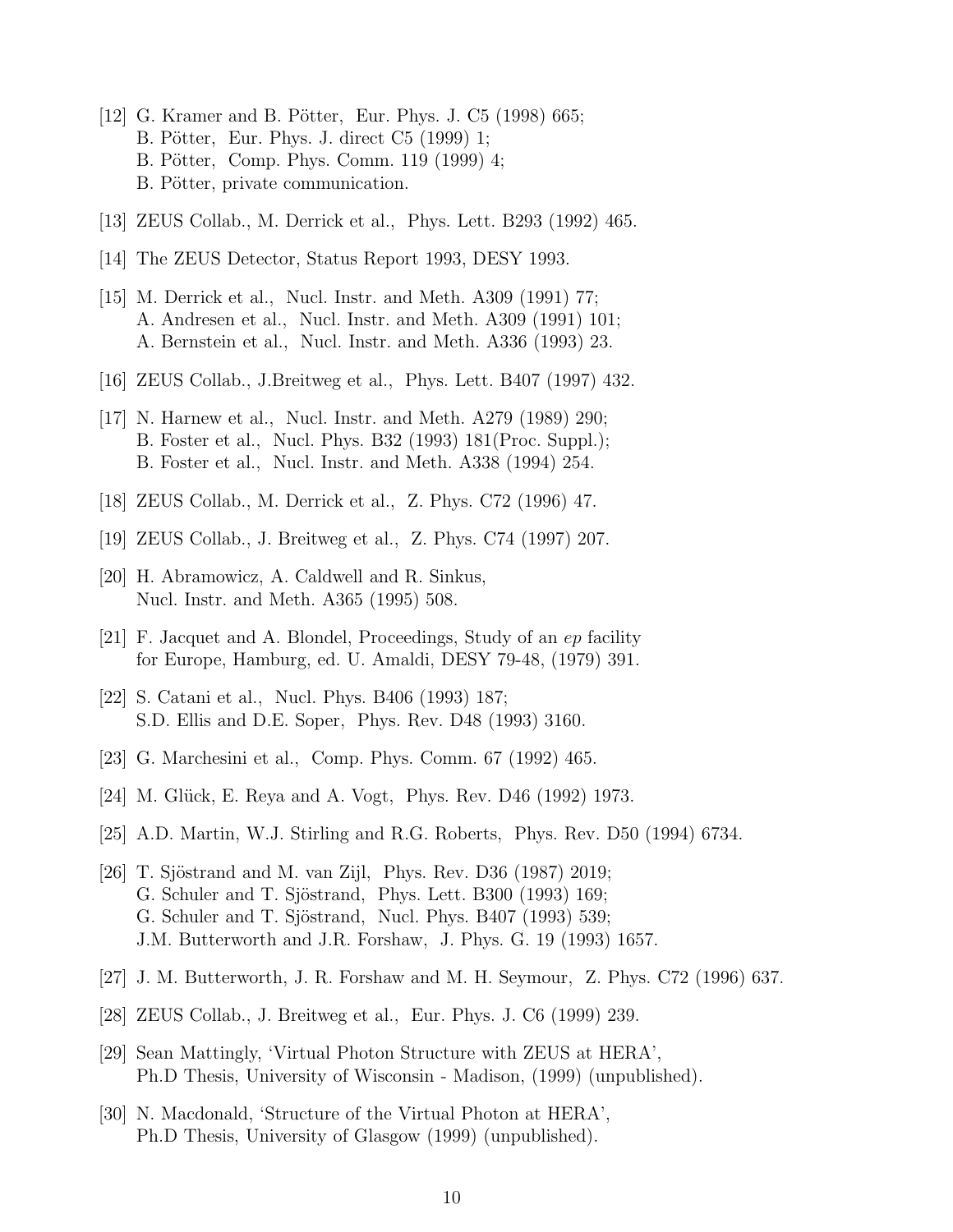- <span id="page-19-0"></span>[31] ZEUS Collab., M. Derrick et al., Phys. Lett. B342 (1995) 417; ZEUS Collab., M. Derrick et al., Phys. Lett. B348 (1995) 665.
- [32] T. Sjöstrand, Comp. Phys. Comm. 82 (1994) 74.
- [33] K. Hagiwara, M. Tanaka and I. Watanabe, Phys. Rev. D51 (1995) 3197.
- [34] LEPTO 6.5, G. Ingelman, A. Edin and J. Rathsman, Comp. Phys. Comm. 101 (1997) 108.
- [35] J. Butterworth and R. Taylor , 'A global study of photon induced jet production', [hep-ph/9907394,](http://arxiv.org/abs/hep-ph/9907394) Proc. of Photon 99 Conf., 23-27 May 1999, Freiburg, Germany (to appear).
- [36] L. Gordon and J.K. Storrow, Nucl. Phys. B489 (1997) 405.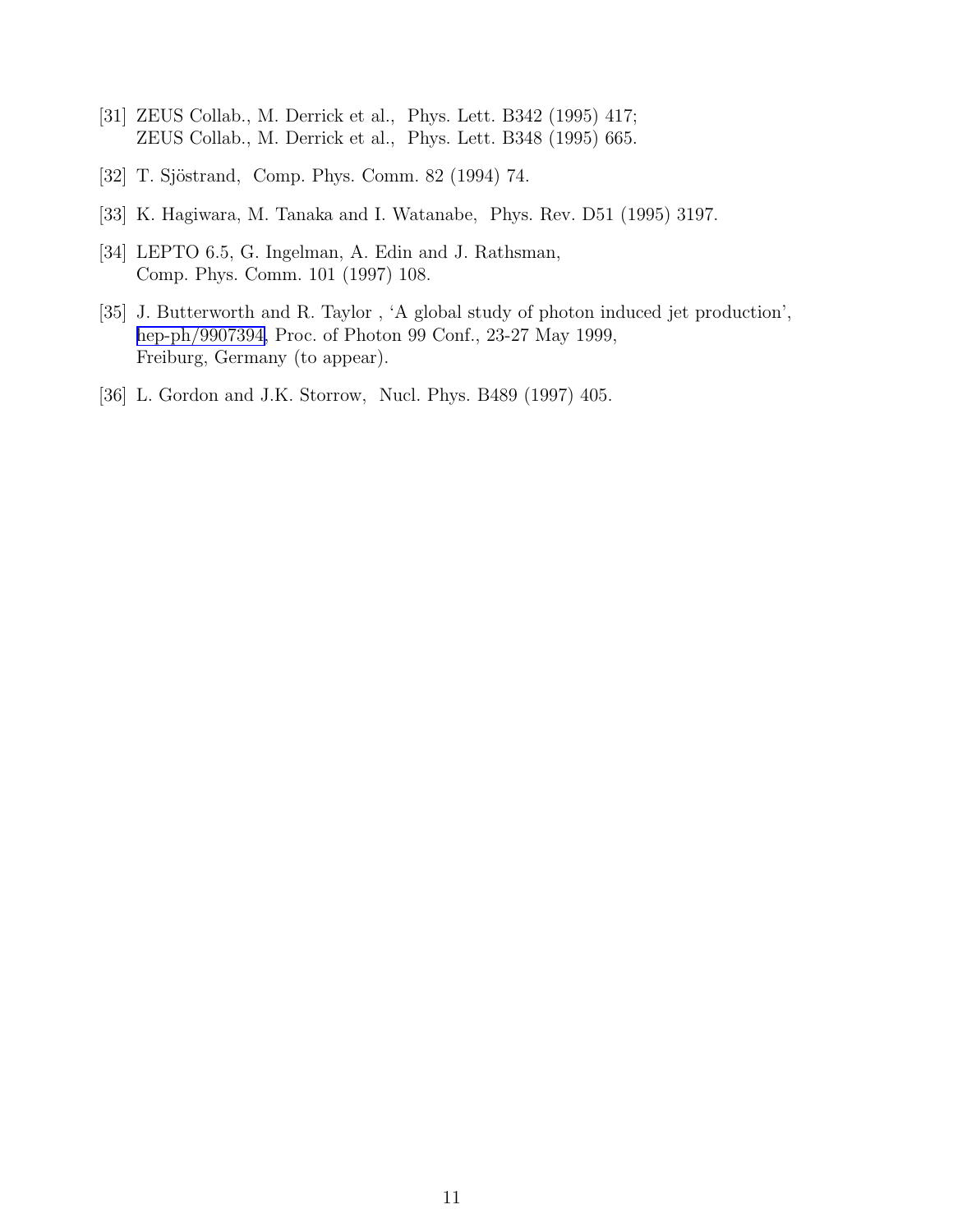<span id="page-20-0"></span>

Figure 1: Uncorrected  $x_{\gamma}^{\text{OBS}}$  distributions for dijet events selected with the  $k_T$  algorithm, for  $E_T^{jet} > 5.5$  GeV and  $-1.125 < \eta^{jet} < 2.2$ , in the ranges: (a)  $Q^2 \approx 0$  GeV<sup>2</sup>, (b) 0.1<  $Q^2$  < 0.55 GeV<sup>2</sup>, and (c) 1.5  $Q^2$  < 4.5 GeV<sup>2</sup>. The points are the measurements and the solid histograms are the predictions of the HERWIG Monte Carlo. The simulation of multiple parton interactions was used only for the  $Q^2 \approx 0$  GeV<sup>2</sup> sample. In (a) the reweighted predictions of HERWIG (dashed histogram) used for the data correction are also shown. The shaded histograms represent the LO-DIR contributions.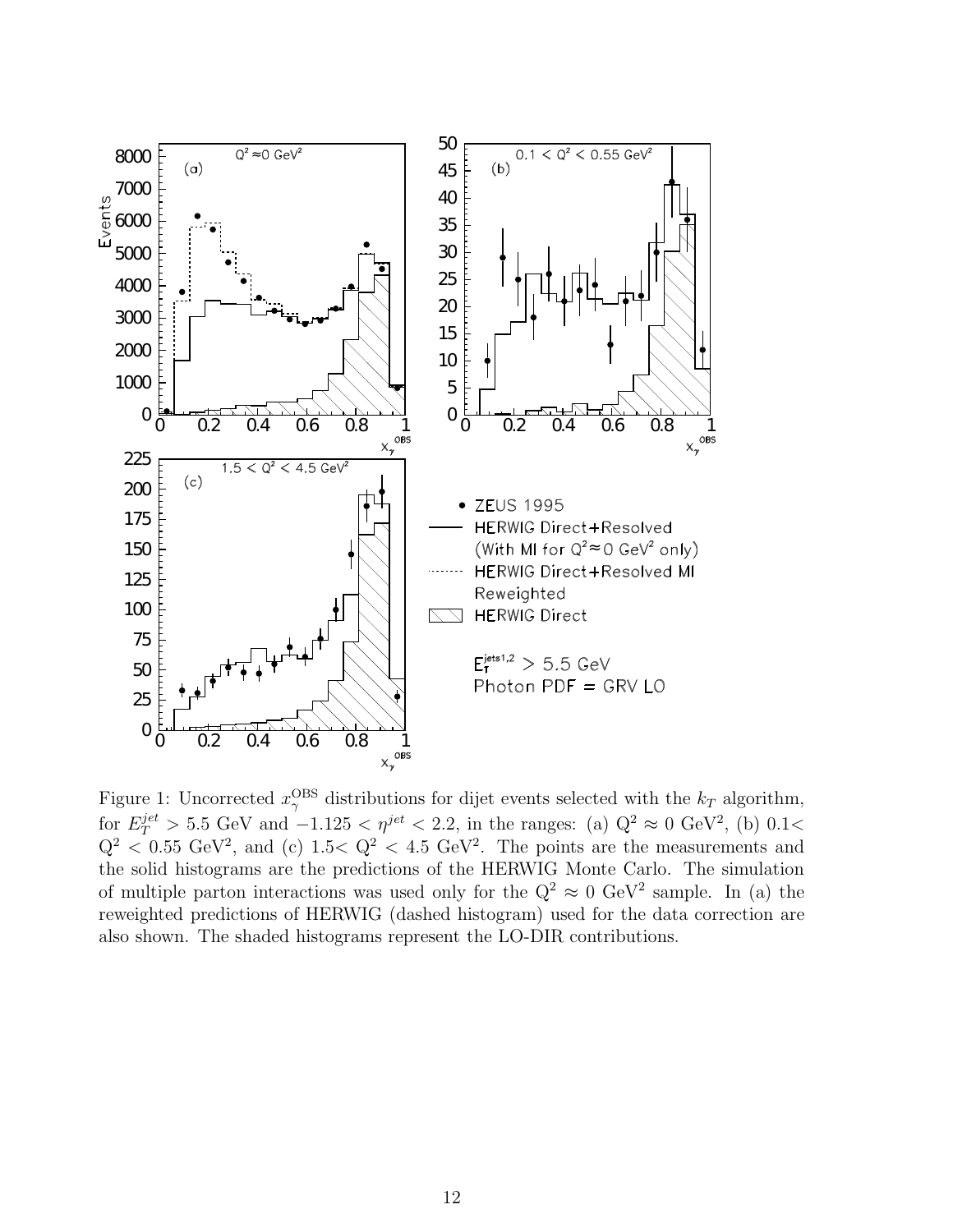<span id="page-21-0"></span>

Figure 2: Dijet cross sections,  $d\sigma/dx_{\gamma}^{\mathrm{OBS}}$ , for jets of hadrons selected with the  $k_T$  algorithm in the Q<sup>2</sup> ranges: (a)  $Q^2 \approx 0 \text{ GeV}^2$ , (b)  $0.1 < Q^2 < 0.55 \text{ GeV}^2$ , (c)  $1.5 < Q^2 < 4.5 \text{ GeV}^2$ for the low  $E_T^{jet}$  $T<sup>jet</sup>$  set of cuts. The points represent the measured cross sections. The inner error bars represent the statistical errors, and the outer are the statistical and uncorrelated systematic errors added in quadrature. The shaded band represents the systematic uncertainty due to the modelling of the jet fragmentation, estimated using PYTHIA. The shaded horizontal band represents the uncertainty due to the CAL energy scale. The full histogram represents the HERWIG predictions without MI using the SaS 1D photon PDFs, and the dotted histogram represents those with the GRV LO real photon PDFs. The predictions of HERWIG without MI using the WHIT2 set (dashed histogram) and with MI for  $\hat{p}_T^{\min} = 2.0 \text{ GeV}$  (dot-dashed histogram) are shown in (a). The predictions of LEPTO are shown in (c) as the dot-dashed histogram. The LEPTO and HERWIG predictions have been normalised to the  $x_{\gamma}^{\text{OBS}} > 0.75$  dijet cross section.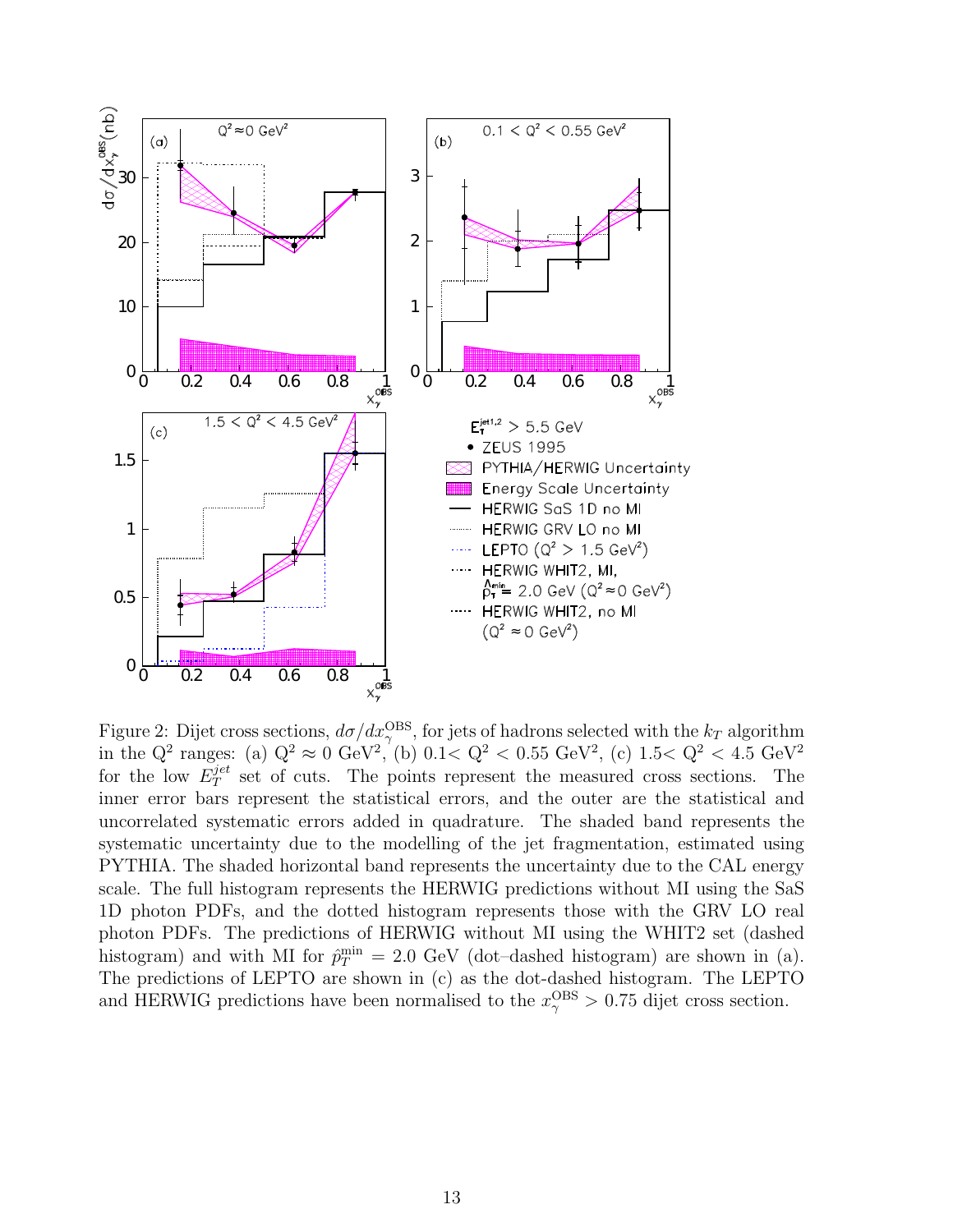<span id="page-22-0"></span>

Figure 3: Dijet cross sections,  $d\sigma/dx_{\gamma}^{\mathrm{OBS}}$ , for jets of hadrons selected with the  $k_T$  algorithm in the Q<sup>2</sup> ranges : (a)  $Q^2 \approx 0 \text{ GeV}^2$ , (b)  $0.1 < Q^2 < 0.55 \text{ GeV}^2$ , (c)  $1.5 < Q^2 < 4.5 \text{ GeV}^2$ for the high  $E_T^{jet}$  $T<sup>jet</sup>$  set of cuts. The points represent the measured cross sections. The inner error bars represent the statistical errors and the outer are the statistical and the uncorrelated systematic errors added in quadrature. The shaded band represents the systematic uncertainty due to the modelling of the jet fragmentation, estimated using PYTHIA. The shaded horizontal band represents the uncertainty due to the CAL energy scale. The full histogram represents the HERWIG prediction without MI using the SaS 1D photon PDFs, and the dotted histogram the GRV LO photon PDFs. The predictions of LEPTO are shown in (c) as the dot-dashed histogram. The LEPTO and HERWIG predictions have been normalised to the  $x_{\gamma}^{\text{OBS}} > 0.75$  dijet cross section.